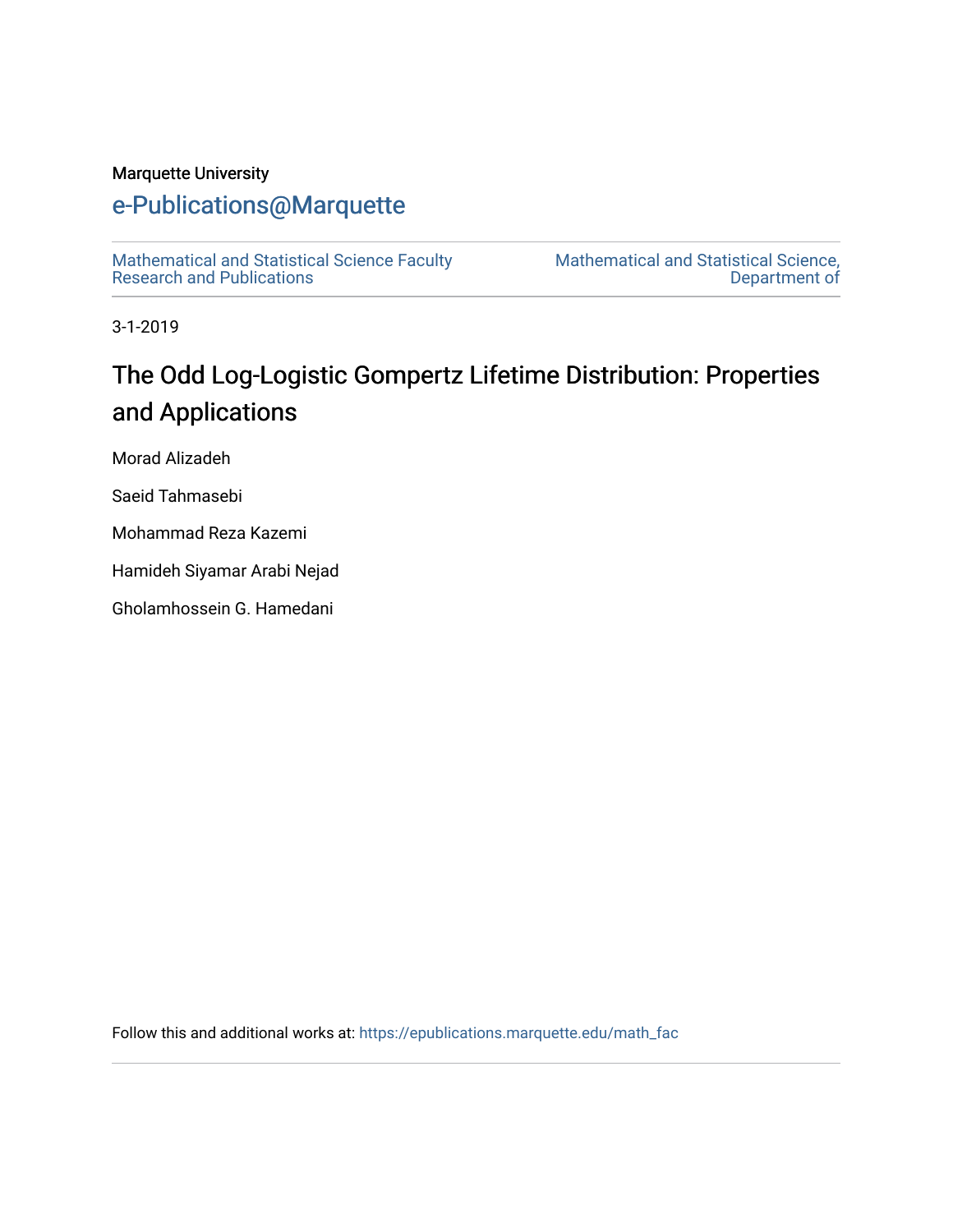**Marquette University**

# **e-Publications@Marquette**

# *Mathematics and Statistical Sciences Faculty Research and Publications/College of Arts and Sciences*

*This paper is NOT THE PUBLISHED VERSION;* **but the author's final, peer-reviewed manuscript.** The published version may be accessed by following the link in the citation below.

*Studia Scientiarum Mathematicarum Hungarica*, Vol. 56, No. 1 (March 1, 2019): 55-80[. DOI.](https://doi.org/10.1556/012.2019.56.1.1420) This article is © Akadémiai Kiadó and permission has been granted for this version to appear in [e-](http://epublications.marquette.edu/)[Publications@Marquette.](http://epublications.marquette.edu/) Akadémiai Kiadó does not grant permission for this article to be further copied/distributed or hosted elsewhere without the express permission from Akadémiai Kiadó.

# The Odd Log-Logistic Gompertz Lifetime Distribution: Properties and Applications

Morad Alizadeh Department of Statistics, Persian Gulf University, Bushehr, Iran Saeid Tahmasebi Department of Statistics, Persian Gulf University, Bushehr, Iran Mohammad Reza Kazemi Department of Statistics, Fasa University, Fasa, Iran Hamideh Siyamar Arabi Nejad Department of Statistics, Persian Gulf University, Bushehr, Iran G. Hossein G. Hamedani Department of Mathematics, Statistics and Computer Science, Marquette University, Milwaukee, WI

# Abstract

In this paper, we introduce a new three-parameter generalized version of the Gompertz model called the odd log-logistic Gompertz (OLLGo) distribution. It includes some well-known lifetime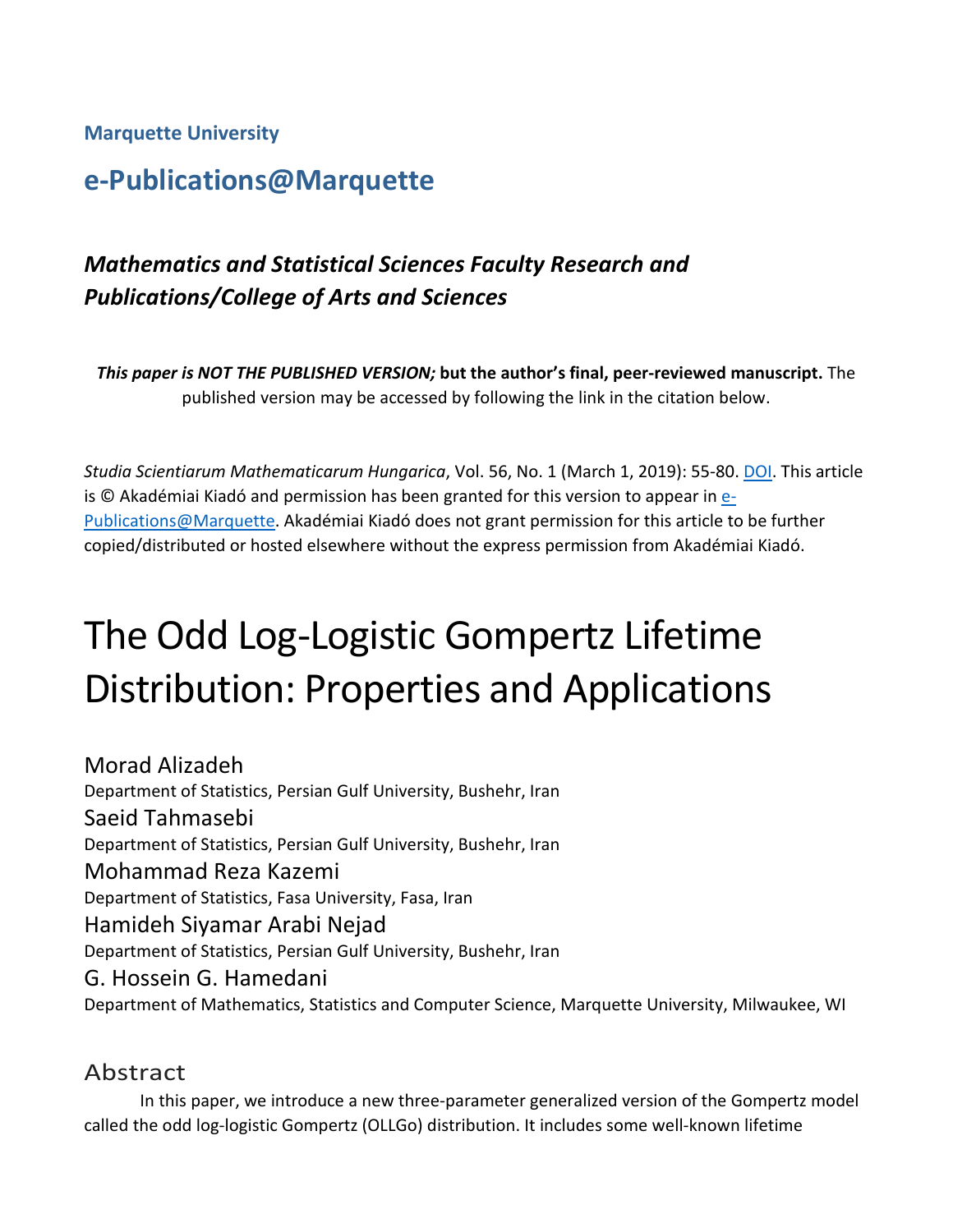distributions such as Gompertz (Go) and odd log-logistic exponential (OLLE) as special sub-models. This new distribution is quite flexible and can be used effectively in modeling survival data and reliability problems. It can have a decreasing, increasing and bathtub-shaped failure rate function depending on its parameters. Some mathematical properties of the new distribution, such as closed-form expressions for the density, cumulative distribution, hazard rate function, the *k*th order moment, moment generating function and the quantile measure are provided. We discuss maximum likeli- hood estimation of the OLLGo parameters as well as three other estimation methods from one observed sample. The flexibility and usefulness of the new distribution is illustrated by means of application to a real data set.

## 1. Introduction

The Gompertz distribution is a flexible distribution that can be skewed to the right or to the left. This distribution is a generalization of the exponential distribution and is commonly used in many applied problems, particularly in lifetime data analysis [23, page 25]. The Gompertz distribution is considered for the analysis of survival, in some areas such as gerontology [5], computer [28], biology [10] and marketing science [3]. The hazard rate function of this distribution is an increasing function and often employed to describe the distribution of adult human life spans by actuaries and demographers [32]. The Gompertz distribution with parameters  $a > 0$  and  $b > 0$  denoted by  $Go(a, b)$ , has the cumulative distribution function (cdf)

$$
(1.1) G(x, a, b) = 1 - e^{-\frac{b}{a}} (e^{ax} - 1), x > 0, a > 0, b > 0,
$$

and the probability density function (pdf)

$$
(1.2) g(x, a, b) = b e^{ax} e^{-\frac{b}{a}} (e^{ax} - 1), x > 0:
$$

In this paper, we introduce a new generalization of Gompertz distribution which by product of the application of the Gompertz distribution to the odd log-logistic generator proposed by [15], called the OLLGo distribution. Several generalized distributions have been proposed via this methodology. The idea is similar to introducing some generalization of the well-known distributions such as: odd-loglogistic Weibull distribution [7] and odd log logistic exponential distribution (OLLE), [15]. The OLLGo distribution includes some well-known distributions and offers a more flexible distribution for modeling lifetime data in terms of its hazard rate functions that are decreasing, increasing, upsidedown bathtub and bathtub shaped. Several mathematical properties of this new model are provided in order to attract wider applications in reliability, engineering and other areas of research.

The paper is organized as follows: In Section 2, we define cumulative distribution, probability density, and failure rate functions, and outline some special cases of the OLLGo distribution. In Section 3 we provide some extensions and properties of the cdf, pdf, rth moment and moment generating function (mgf) of the OLLGo distribution in the form of power series. Furthermore, in this section, we derive the corresponding expressions for the cdf and pdf of the order statistics and quantile measure from the proposed distribution. Section 4 deals with certain characterizations of OLLGo distribution. In Section 5, we discuss maximum likelihood estimation (MLE) of the OLLGo parameters from one observed sample. Section 6 contains Monte Carlo simulation results on the finite sample behavior of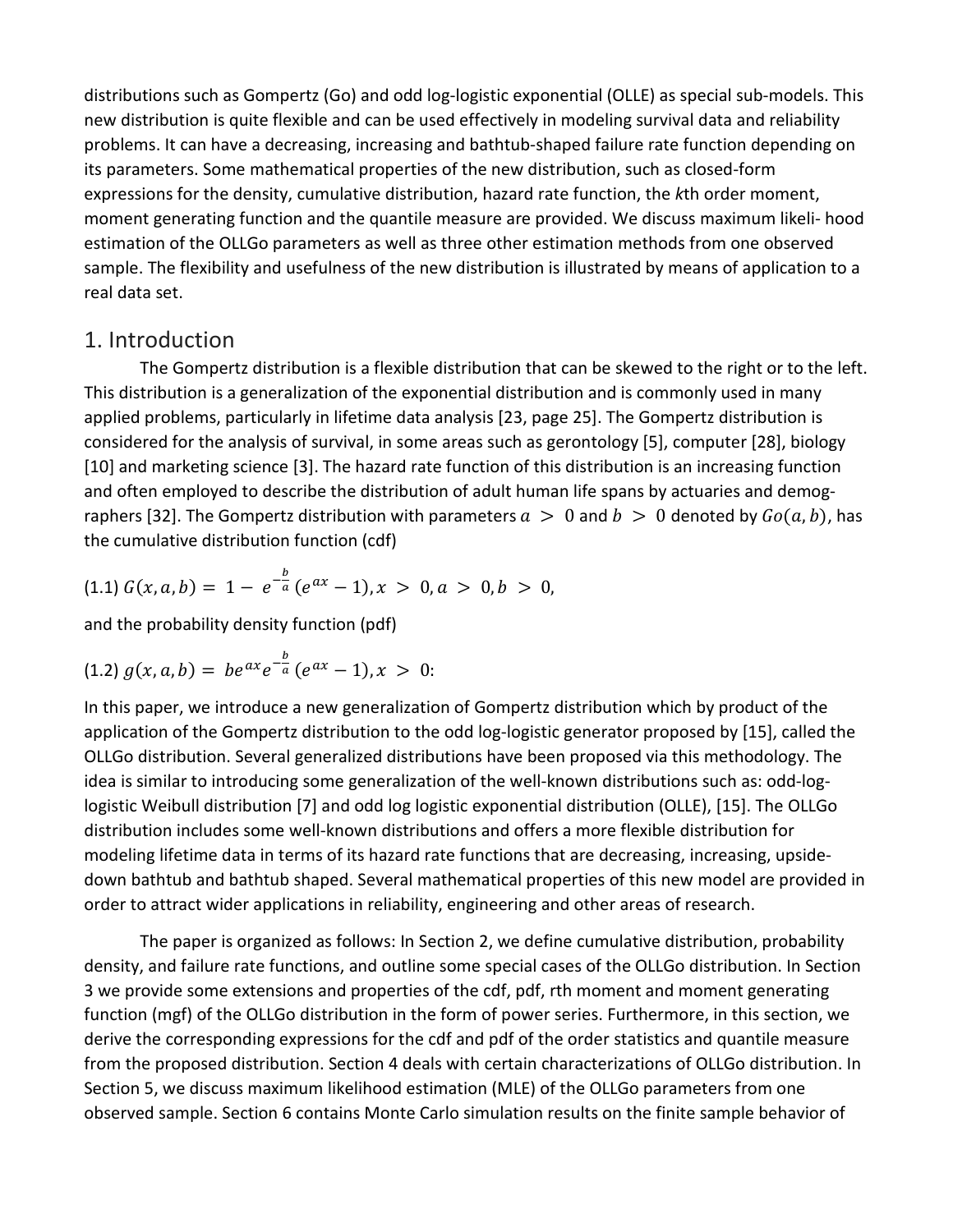MLEs as well as three other estimation methods. Finally, application of the OLLGo model using a real data set is considered in Section 7.

# 2. The OLLGo model

In this section, we introduce the three-parameter OLLGo distribution. The idea of this distribution rises from the following general class: If  $G(\cdot)$  denotes the cdf of a random variable then a generalized class of distributions, called the Generalized log-logistic family, introduced by Gleaton and Lynch (2006) is

$$
(2.1) F(x) = \frac{G(x;\xi)^{\alpha}}{G(x;\xi)^{\alpha} + \bar{G}(x;\xi)^{\alpha}}, x \in \mathbb{R}.
$$

Let  $g(x; \xi) = \frac{dG(x;\xi)}{dx}$  be the density of the baseline distribution. Then, the probability density function corresponding to (2.1) is

$$
(2.2)\,f(x) = \frac{\alpha g(x;\xi)G(x;\xi)^{\alpha-1}\,\bar{G}(x;\xi)^{\alpha-1}}{[G(x;\xi)^{\alpha}+G(x;\xi)^{\alpha}]^2}, x \in \mathbb{R}.
$$

As stated in the paper by Gleaton and Lynch, if two distributions are generated from a common baseline distribution by generalized log-logistic transformations, then the log-odds function for one of the distributions is proportional to the log-odds function for the other distribution, with the constant of proportionality being the ratio of the transformation parameters.

Inserting  $G(x)$  given in (1.1) into (2.1), we have

$$
(2.3) F(x) = \frac{\left[1 - e^{-\frac{b}{a}(e^{ax}-1)}\right]^{\alpha}}{\left[1 - e^{-\frac{b}{a}(e^{ax}-1)}\right]^{\alpha} + e^{-\frac{b\alpha}{a}(e^{ax}-1)}}, x > 0.
$$

The model of (2.3) is called the OLLGo distribution with parameters  $\alpha$ , b and  $\alpha$  (we use the notation  $X \sim OLLGo(a, b, a)$ . Hence, the pdf of OLLGo distribution is

$$
(2.4) f(x) = \frac{\alpha b e^{\alpha x} e^{-\frac{b\alpha}{a}(e^{\alpha x}-1)} \left[1 - e^{-\frac{b}{a}(e^{\alpha x}-1)}\right]^{\alpha-1}}{\left(\left[1 - e^{-\frac{b}{a}(e^{\alpha x}-1)}\right]^{\alpha} + e^{-\frac{b\alpha}{a}(e^{\alpha x}-1)}\right)^2}, x > 0.
$$

The hazard rate function of OLLGo distribution is given by

$$
(2.5) h(x) = \frac{\alpha b e^{ax} \left[1 - e^{\frac{-b}{a}(e^{ax}-1)}\right]^{\alpha-1}}{\left[1 - e^{\frac{-b}{a}(e^{ax}-1)}\right]^{\alpha} + e^{\frac{-b\alpha}{a}(e^{ax}-1)}}, x > 0.
$$

The OLLGo distribution includes some well-known distributions such as:  $Go(a; b)$  if  $\alpha = 1$ , which is the generalization of exponential distribution (E) and  $OLLE(b; \alpha)$  if a tends to  $0^+$ . Also, we can state the following propositions related to a OLLGo distribution.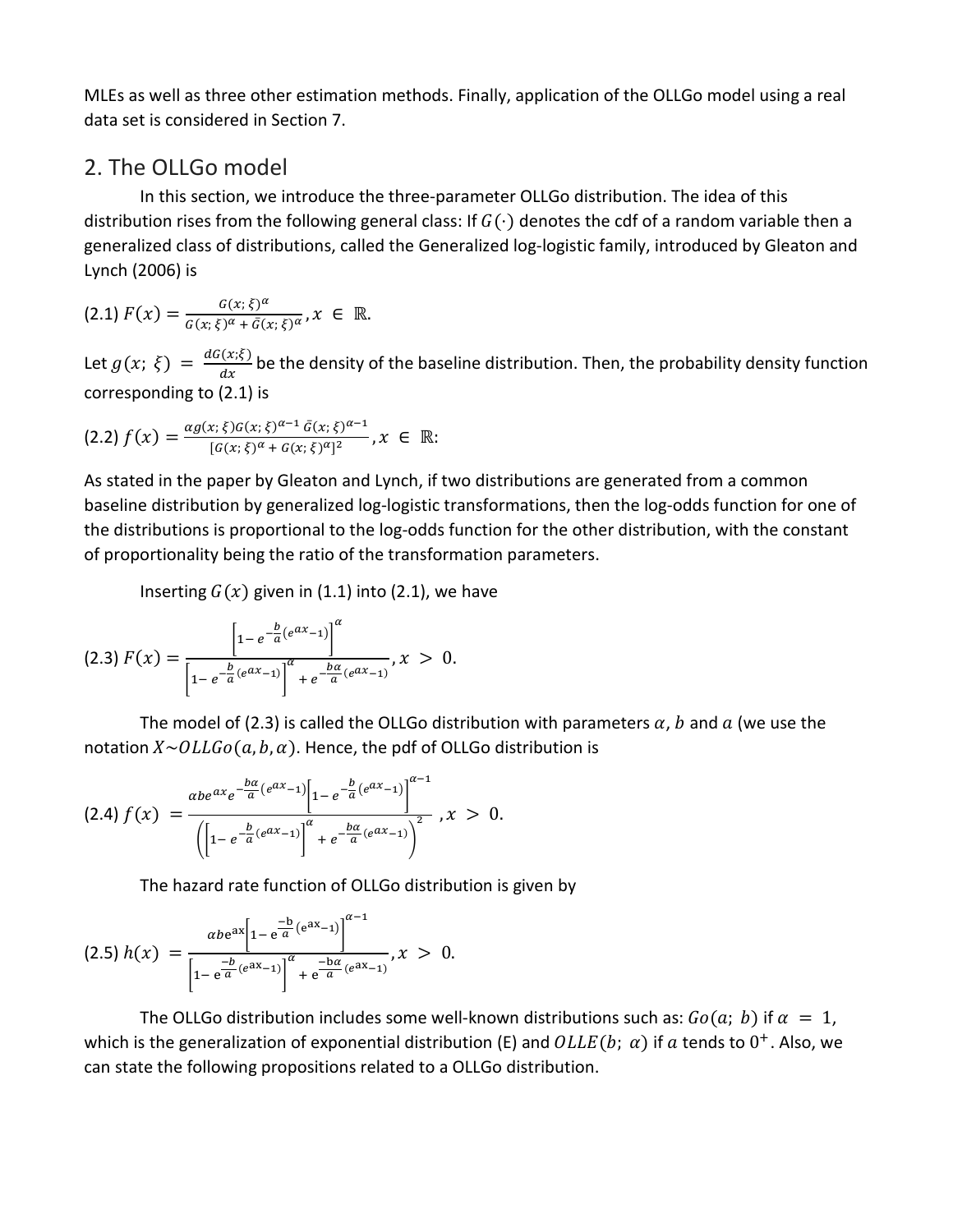

Fig. 1. pdf and hrf of OLL-Go model for some parameter values

PROPOSITION 2.1. Let *X* have an  $OLLGo(a; b; a)$  distribution, then the random variable  $Y =$  $1-e^{-\frac{b}{a}(e^{aX}-1)}$  satisfies the odd log-logistic unit uniform distribution with parameter  $\alpha$  and therefore, *the random variable*  $T = \frac{b}{a} (e^{aX} - 1)$  *satisfies the odd log-logistic exponential distribution with parameters*  $\alpha$  *and 1, i.e.* ( $OLLE(\alpha, 1)$ ) which is a sub-model of the OLLGo distribution.

PROPOSITION 2.2. If  $U \sim U(0, 1)$ , then

$$
X_u = \frac{1}{a} \log \left\{ 1 - \frac{a}{b} \log \left[ \frac{(1 - U)^{\frac{1}{\alpha}}}{U^{\frac{1}{\alpha}} + (1 - U)^{\frac{1}{\alpha}}} \right] \right\},\,
$$

#### *follows*  $OLLGo(a, b, a)$  *distribution.*

The result of Proposition 2.2 helps in simulating data from the OLLGo distribution. Figure 1 illustrates some of the possible shapes of density and hazard functions for selected values of the parameters. For instance, these plots show the hazard function of the new model is much more exible than the beta Gompertz (BG) introduced by [22] and Go (Gompertz) distributions. The hazard rate function can be bathtub shaped, monotonically increasing or decreasing and upside-down bathtub shaped depending on the parameter values.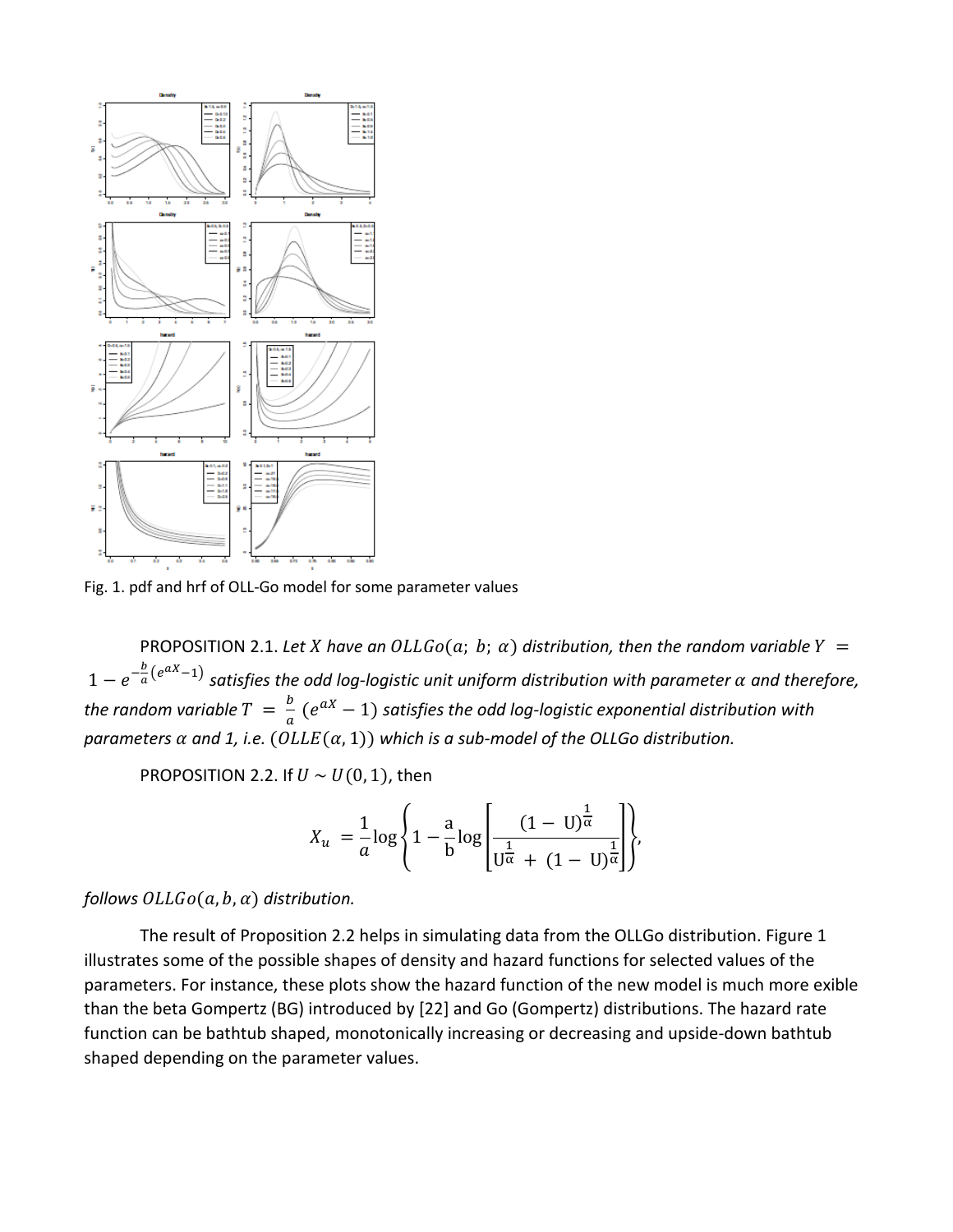# 3. General properties

In this section using some existing rules for the power series such as division and multiplication of power series and a power series raised to a positive integer n and so on, some properties of OLLGo distribution are mentioned.

## 3.1. A useful expansion

First, using generalized binomial expansion we have

$$
\[1 - e^{-\frac{b}{a}(e^{ax}-1)}\]^{a} = \sum_{i=0}^{\infty} (-1)^{i} {a \choose i} e^{-\frac{ib}{a}(e^{ax}-1)} \n= \sum_{i=0}^{\infty} \sum_{k=0}^{i} (-1)^{i+k} {a \choose i} {i \choose k} \left[1 - e^{-\frac{b}{a}(e^{ax}-1)}\right]^{k} \n= \sum_{i=0}^{\infty} \sum_{k=0}^{i} (-1)^{i+k} {a \choose i} {i \choose k} \left[1 - e^{-\frac{b}{a}(e^{ax}-1)}\right]^{k} \n= \sum_{k=0}^{\infty} a_k \left[1 - e^{-\frac{b}{a}(e^{ax}-1)}\right]^{k}.
$$

where  $a_k = \sum_{i=0}^{\infty} (-1)^{i+k} {\binom{\alpha}{i}} {\binom{i}{k}}$ . Similarly, we obtain

$$
\left[1 - e^{-\frac{b}{a}(e^{ax}-1)}\right]^{\alpha} + e^{-\frac{b\alpha}{a}(e^{ax}-1)} = \sum_{k=0}^{\infty} b_k \left[1 - e^{-\frac{b}{a}(e^{ax}-1)}\right]^k,
$$

where  $b_k = a_k + (-1)^k {a \choose k}$ . Now using the rule for division of two power series, we have

$$
(3.1) \ F(x) = \frac{\sum_{k=0}^{\infty} a_k \left[ 1 - e^{-\frac{b}{a}(e^{ax}-1)} \right]^k}{\sum_{k=0}^{\infty} b_k \left[ 1 - e^{-\frac{b}{a}(e^{ax}-1)} \right]^k} = \sum_{k=0}^{\infty} c_k \left[ 1 - e^{-\frac{b}{a}(e^{ax}-1)} \right]^k,
$$

where  $c_0 = a_0 b_0$  and for  $k \ge 1$  we have  $c_k = b_0^{-1} [a_k - b_0^{-1} \sum_{r=0}^{k-1} b_r c_{k-r}].$ 

The following Propositions show that the cdf and pdf of the OLLGo distribution can be rewritten as a mixture of cdf and pdf of the generalized Gompertz (GG) distributions. The GG distribution was introduced by [11] which has the following cdf and pdf as

$$
F(x) = \left[1 - e^{-\frac{b}{a}(e^{ax}-1)}\right]^{\alpha}, \quad a \ge 0, b, \alpha > 0, x \ge 0,
$$

and

$$
f(x) = \alpha b e^{ax} e^{-\frac{b}{a}(e^{ax}-1)} \left[1 - e^{-\frac{b}{a}(e^{ax}-1)}\right]^{(a-1)}.
$$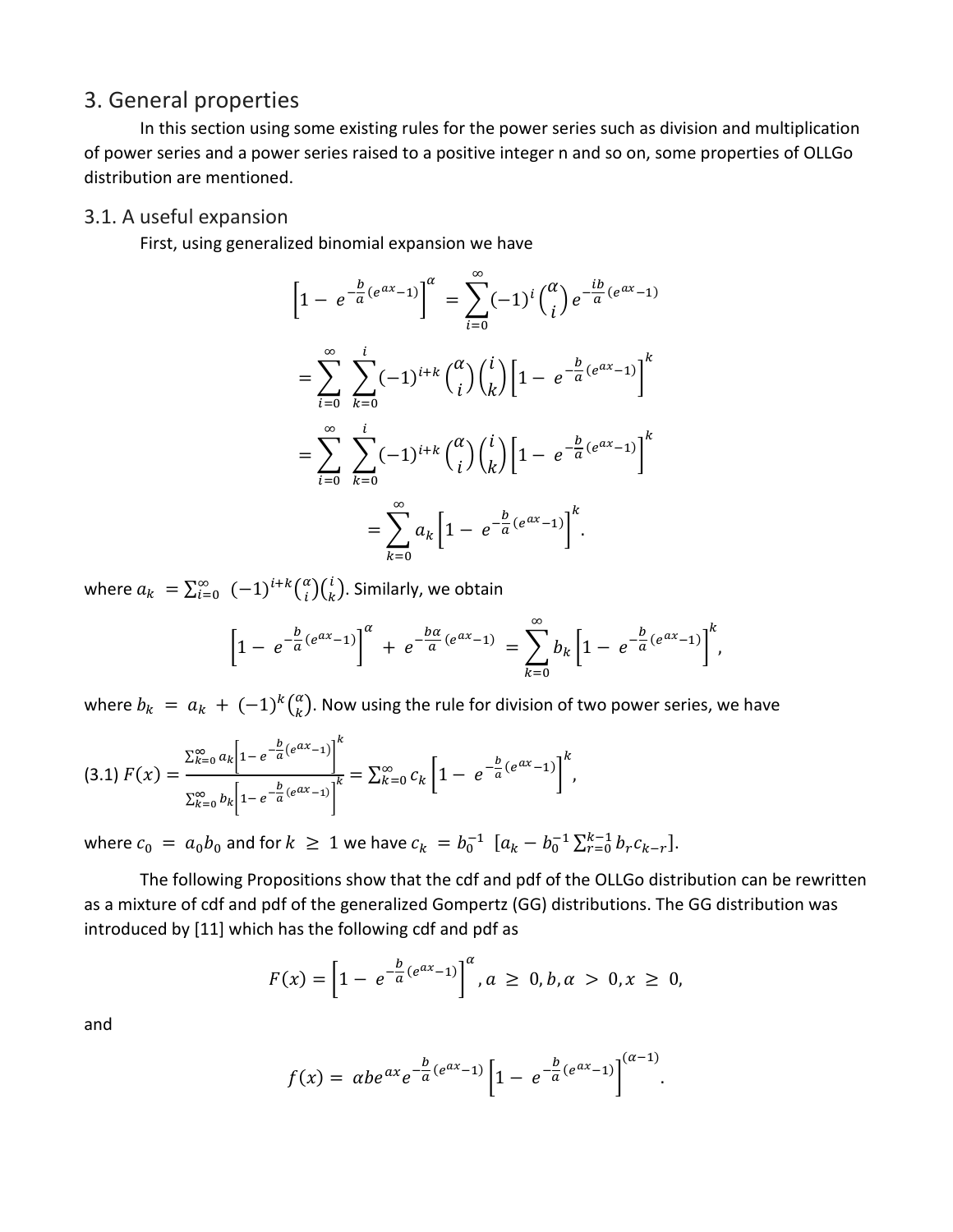PROPOSITION 3.1. *The equation (3.1) shows that we can write cdf of OLLGo distribution as a mixture of cdfs of GG distributions as follows:*

$$
F(x) = \sum_{k=0}^{\infty} c_k H_k(x),
$$

where  $H_k(x)$  denotes the cdf of GG distribution with power parameter  $k$ .

PROPOSITION 3.2. *The pdf of OLLGo distribution can be expressed as a mixture of pdfs of GG distributions as follows:*

$$
(3.2) f(x) = \sum_{k=0}^{\infty} c_{k+1} h_{k+1}(x),
$$

*where*  $h_{k+1}(x)$  denotes the pdf of GG distribution with power parameter  $k + 1$ .

From (3.2), the rth ordinary moment of OLLGo distribution is given by

$$
\hat{\mu}_r = E(X^r) = \sum_{k=0}^{\infty} c_{k+1} E(Y_{k+1}^r),
$$

where, using Theorem 2 of [11], the rth moment of  $Y_{k+1}$  (a GG random variable with power parameter  $k + 1$ ) can be written as

$$
E(Y_{k+1}^r) = (k+1)b\Gamma(r+1)\sum_{j=0}^{\infty}\sum_{i=0}^{\infty}\binom{k}{j}\frac{(-1)^{j+i}}{\Gamma(i+1)}\frac{(e)^{\frac{b}{a}(j+1)}}{\left[\frac{b}{a}(j+1)\right]^{-i}}\left[\frac{-1}{a(i+1)}\right]^{r+1}.
$$

Therefore, the rth moment of OLLGo distribution is

$$
\hat{\mu}_r = E(X^r)
$$
\n
$$
(3.3) = \sum_{k=0}^{\infty} \sum_{j=0}^{\infty} \sum_{i=0}^{\infty} {k \choose j} c_{k+1}(k+1) b \Gamma(r+1) \frac{(-1)^{j+i}}{\Gamma(i+1)} \frac{e^{\frac{b}{\alpha}(j+1)}}{\left[\frac{b}{\alpha}(j+1)\right]^{-i}} \left[\frac{-1}{a(i+1)}\right]^{r+1}.
$$

The skewness and kurtosis measures can be calculated recursively using the rth moment of OLLGo distribution in (3.3). Furthermore, the cumulants  $(\kappa_n)$  of X can be written recursively as

$$
\kappa_n = \hat{\mu}_n - \sum_{r=1}^{n-1} \left( \frac{n-1}{r-1} \right) \kappa_r \, \hat{\mu}_{n-r},
$$

where  $\kappa_1 = \hat{\mu}_1$ ,  $\kappa_2 = \hat{\mu}_2 - \hat{\mu}_1^2$ ,  $\kappa_3 = \hat{\mu}_3 - 3\hat{\mu}_1\hat{\mu}_2 + \hat{\mu}_1^3$ . Figure 2 shows the behaviour of the skewness and kurtosis of  $OLLGo(a, 1, a)$  distribution.

#### 3.2. Moment generating function

We give two representations for moment generating function (mgf)  $M(s)$  of the OLLGo distribution. For the first representation, we use the Maclaurin series expansion of an exponential function, as follows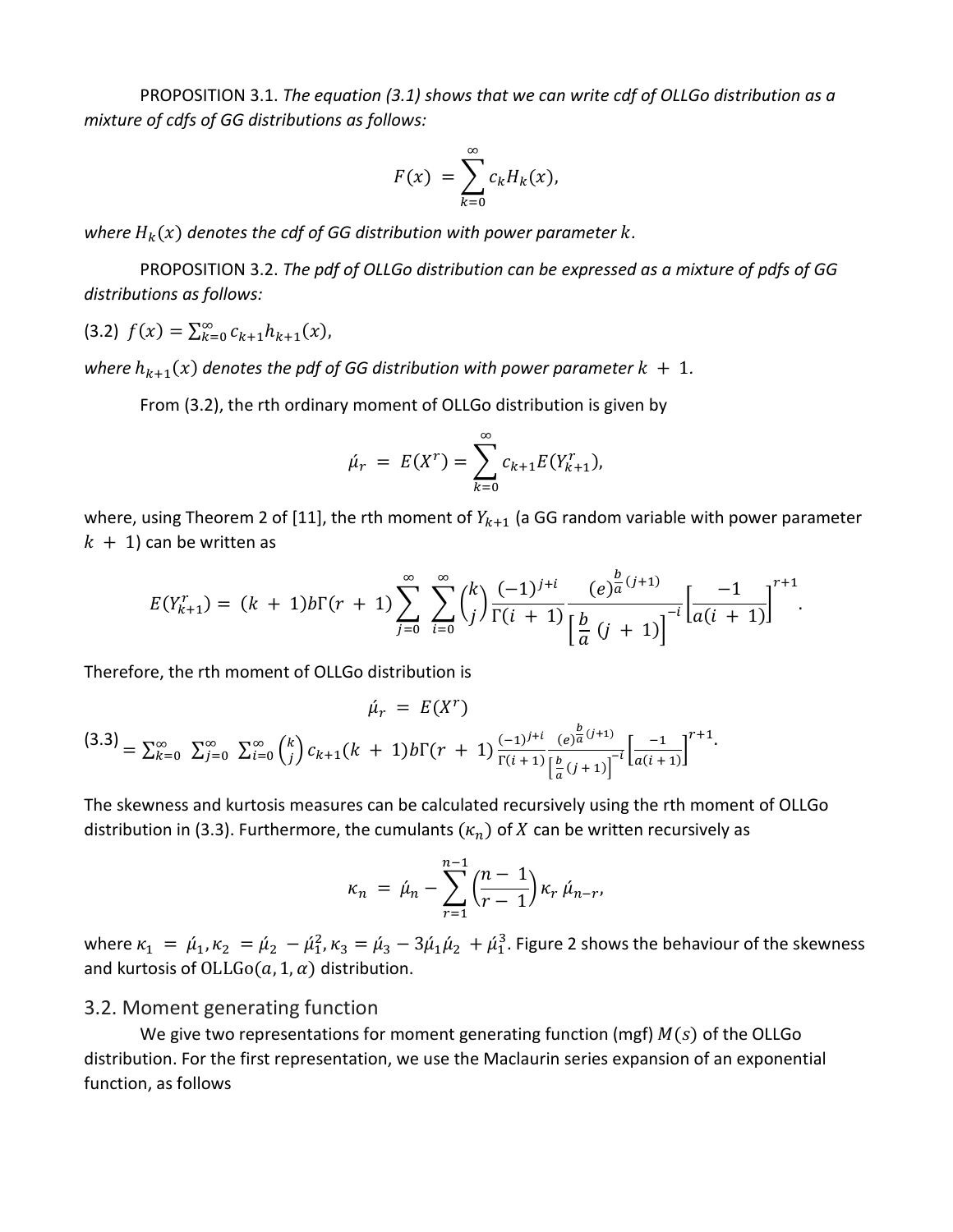$$
M(s) = \sum_{r=0}^{\infty} \frac{s^r}{r!} E(X^r).
$$



OLL-Go(a, 1,  $\alpha$ )



Fig. 2. Skewness and Kurtosis for OLL-Go( $a$ , 1,  $\alpha$ )

Thus the mgf of the  $OLLGo(a, b, a)$  distribution can be obtain as

$$
M(s) = \sum_{r;k,j;i=0}^{\infty} {k \choose j} \frac{s^r}{r!} c_{k+1}(k+1) b \Gamma(r+1) \frac{(-1)j+i}{\Gamma(i+1)} \frac{(e)^{\frac{b}{a}(j+1)}}{[\frac{b}{a}(j+1)]} [\frac{-1}{a(i+1)}]^{r+1}.
$$

For the second representation, using equation (3.2), we can obtain another formula for  $M(s)$  as follows:

$$
M(s) = \sum_{k=0}^{\infty} c_{k+1} M_{k+1}(s),
$$

where

$$
M_{k+1}(s) = (k+1)be^{\frac{b}{a}}\sum_{0}^{\infty}e^{sx}e^{ax}e^{\frac{-b}{a}e^{ax}}\left(1-e^{\frac{-b}{a}(e^{ax}-1)}\right)^{k}dx.
$$

Using the binomial series expansion for $\left(1 - e^{\frac{-b}{a}(e^{ax}-1)}\right)$  $\kappa$ , we arrive at

$$
M_{k+1}(s) = (k+1)b \sum_{j=0}^{k} {k \choose j} (-1)^{j} e^{\frac{b}{a}(j+1)} \int_{0}^{\infty} e^{sx} e^{ax} e^{\frac{-b}{a}e^{ax}} e^{\frac{-b}{a}(j+1)e^{ax}} dx.
$$

The change of variable  $z = e^{ax}$  yields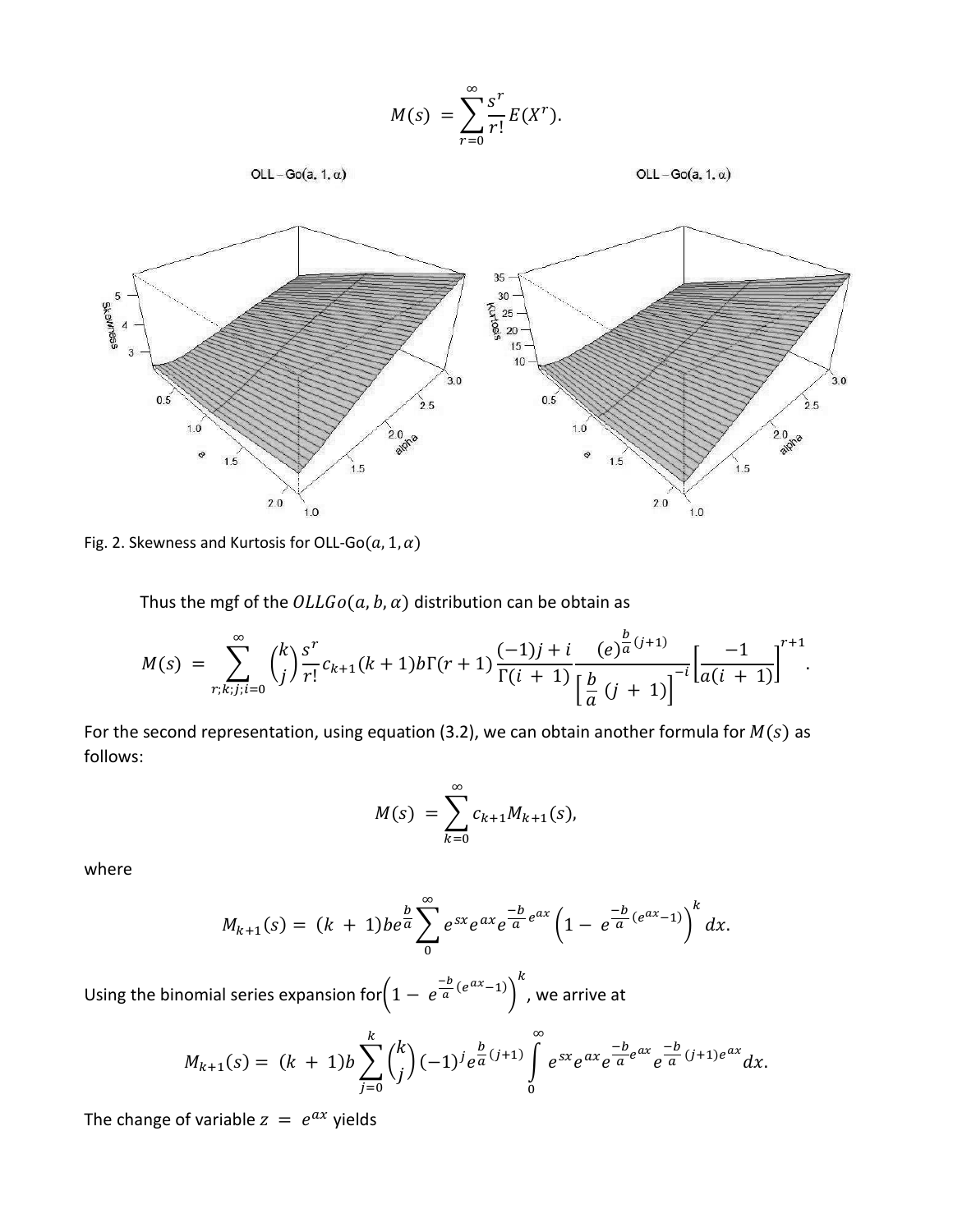$$
M_{k+1(s)} = \frac{(k+1)b}{a} \sum_{j=0}^{k} {k \choose j} (-1)^{j} e^{\frac{b}{a}(j+1)} \int_{1}^{\infty} z^{\frac{s}{a}} e^{\frac{b}{a}(j+1)z} dz.
$$

Then, setting  $y = \frac{b}{a} (j + 1)z$ , we obtain

$$
M_{k+1(s)} = (k+1) \left(\frac{a}{b}\right)^{\frac{s}{a}-1} \sum_{j=0}^{k} {k \choose j} \frac{(-1)^{j} e^{\frac{b}{a}(j+1)}}{(j+1)^{\frac{s}{a}}} \Gamma\left(\frac{s}{a}+1, \frac{b}{a}(j+1)\right),
$$

where  $\Gamma(u, v)$  is the incomplete gamma function defined by

$$
\Gamma(u,v)=\int\limits_{v}^{\infty} x^{u-1}e^{-x}dx.
$$

Therefore,

$$
M(s) = \sum_{k=0}^{\infty} \sum_{j=0}^{k} {k \choose j} \left(\frac{a}{b}\right)^{\frac{s}{a}-1} \frac{c_{k+1}(k+1)(-1)^{j} e^{\frac{b}{a}(j+1)}}{(j+1)^{\frac{s}{a}}} \Gamma\left(\frac{s}{a}+1, \frac{b}{a}(j+1)\right).
$$

#### 3.3. Mean deviations

The mean deviations can be used as measures of spread in a population. They are defined by

$$
\delta_1 = \int_0^\infty |x - \mu| f(x) dx \text{ and } \delta_2 = \int_0^\infty |x - M| f(x) dx,
$$

where  $\mu$  and  $M$  are the first moment and median of the corresponding distribution. These measures can be expressed as

$$
\delta_1 = 2\mu F(\mu) - 2 \int\limits_{\mu}^{\infty} x f(x) dx \text{ and } \delta_2 = \mu - 2 \int\limits_{M}^{\infty} x f(x) dx.
$$

Using the above equations we obtain closed form formulas for  $\delta_1$  and  $\delta_2$ . From (3.2), we have

$$
h_{GG}(x; a, b, k + 1) = (k + 1)be^{ax}e^{\frac{-b}{a}(e^{ax}-1)}\left(1 - e^{\frac{-b}{a}(e^{ax}-1)}\right)^k,
$$

and then for a given  $\eta$  we have

$$
\int\limits_{\eta}^{\infty} x f(x) dx = \frac{b}{a^2} \sum\limits_{k=0}^{\infty} \sum\limits_{j=0}^{k} {k \choose j} (-1)^j (k+1) c_{k+1} e^{\frac{(j+1)b}{a}} \int\limits_{e^{a\eta}}^{\infty} e^{-\frac{b}{a}(j+1)z} \ln(z) dz.
$$

Upon changing variables and integrating by parts we have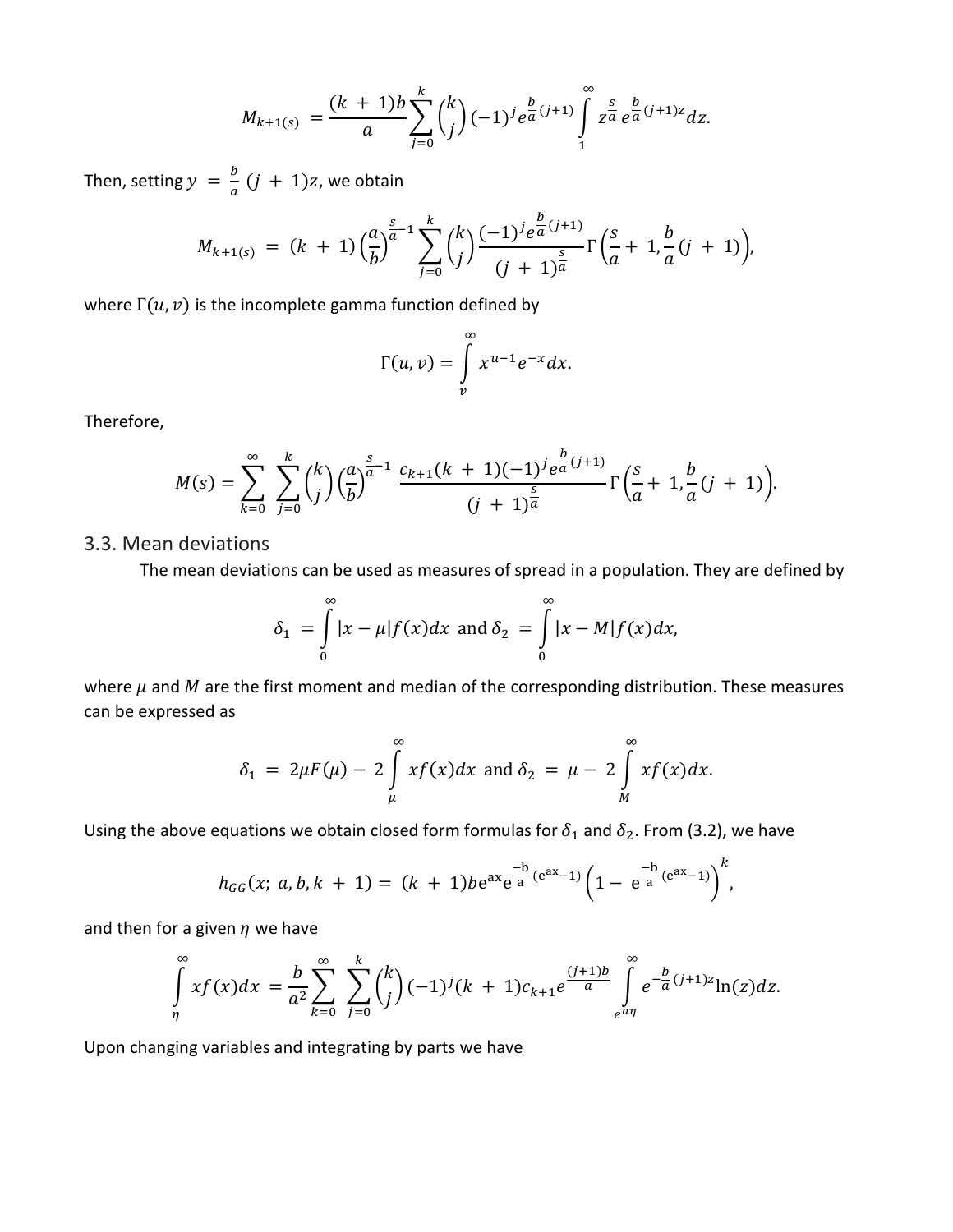$$
\int_{\eta}^{\infty} x f(x) dx = \frac{b}{a^2} \sum_{k=0}^{\infty} \sum_{j=0}^{k} {k \choose j} (-1)^j (k+1) c_{k+1} e^{\frac{(j+1)b}{a}} \cdot \left[ \frac{a \eta e^{-\frac{b}{a}(j+1)e^{a\eta}}}{\frac{b}{a}(j+1)} + \frac{\Gamma\left(0, \frac{b}{a}(j+1)e^{a\eta}\right)}{\frac{b}{a}(j+1)} \right]
$$
  

$$
= \frac{1}{a} \sum_{k=0}^{\infty} \sum_{j=0}^{k} {k \choose j} \frac{(-1)^j (k+1) c_{k+1} e^{\frac{(j+1)b}{a}}}{(j+1)} \left[ a \eta e^{-\frac{b}{a}(j+1)e^{a\eta}} + \Gamma\left(0, \frac{b}{a}(j+1)e^{a\eta}\right) \right].
$$

Therefore,

$$
\delta_1 = 2\mu F(\mu) - \frac{2}{a} \sum_{k=0}^{\infty} \sum_{j=0}^{k} {k \choose j} \frac{(-1)^j (k+1) c_{k+1} e^{\frac{(j+1)b}{a}}}{(j+1)} \cdot \left[ \mu a e^{-\frac{b}{a} (j+1) e^{a\mu}} + \Gamma \left( 0, \frac{b}{a} (j+1) e^{a\mu} \right) \right],
$$

and

$$
\delta 2 = \mu - \frac{2}{a} \sum_{k=0}^{\infty} \sum_{j=0}^{k} {k \choose j} \frac{(-1)^{j} (k+1) c_{k+1} e^{\frac{(j+1)b}{a}}}{(j+1)} \cdot \left\{ M a e^{-\frac{b}{a} (j+1) e^{aM}} + \Gamma \left( 0, \frac{b}{a} (j+1) e^{aM} \right) \right\}.
$$

#### 3.4. Order Statistics

Order statistics make their appearance in many areas of statistical theory and practice. Suppose  $X_1, ..., X_n$  is a random sample from any OLLGo distribution. Let  $X_{i:n}$  denote the ith order statistic. The pdf of  $X_{i:n}$  can be expressed as

$$
f_{i:n}(x) = cf(x)F^{i-1}(x)\{1 - F(x)\}^{n-i} = c\sum_{j=0}^{n-i} (-1)^j {n-i \choose j} f(x)F(x)^{j+i-1},
$$

where  $c = \frac{1}{B(I,n-i+1)}$ .

Upon integration, the cdf of ith order statistic is

$$
F_{i:n}(x) = c \sum_{j=0}^{n-i} \frac{(-1)^j}{j+i} {n-i \choose j} F(x)^{j+i}.
$$

From Gradshteyn and Ryzhik (2000), we can use the following expansion for a power series raise to a positive integer as

$$
\left(\sum_{i=0}^{\infty} a_i u^i\right)^n = \sum_{i=0}^{\infty} c_{n,i} u^i; \ n \geq 1,
$$

where the coefficients  $c_{n,i}$  (for  $i = 1, 2, ...$ ) are determined from the recurrence equation (with  $c_{n,0} = a_0^n$ )

$$
(3.4) c_{n,i} = (ia_0)^{-1} \sum_{m=1}^i \quad [m(n+1) - i] a_m c_{n,i-m}.
$$

Applying the above equations to the power series form of the  $F(x)^{j+i}$  with  $F(x)$  given by (3.1), the cdf of ith order statistic from OLLGo distribution can be rewritten as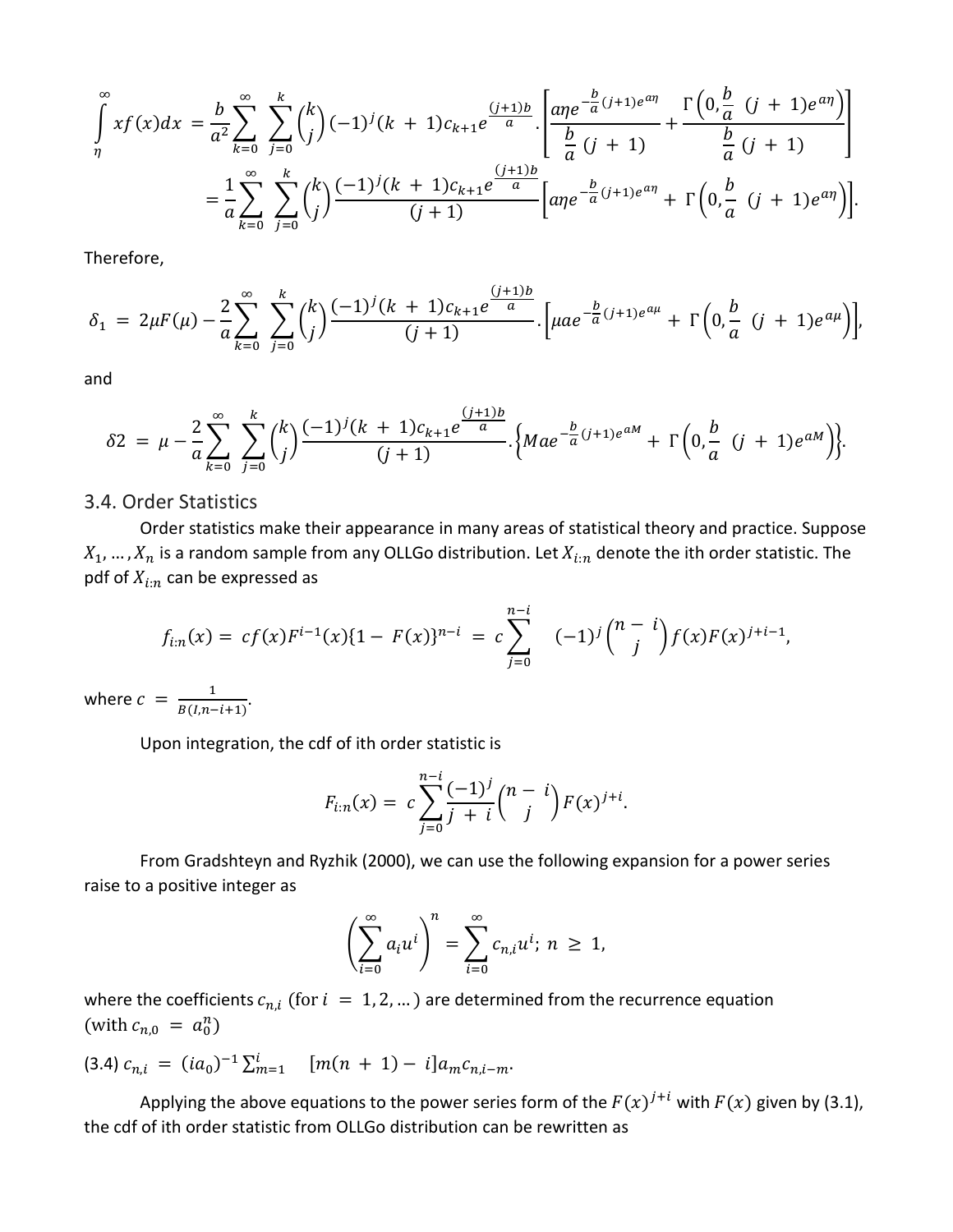$$
F_{i:n}(x) = c \sum_{j=0}^{n-i} \sum_{k=0}^{\infty} e_{i,j} c_{i+j,k} H_k(x),
$$

where  $e_{i,j} = \frac{(-1)^j}{j+i} {n-i \choose j}$  ,  $c_{i+j,0} = c_0^{i+j}$  and  $c_{i+j,k}$  satisfy in the following recursive equation

$$
c_{i+j,k} = (kc_0)^{-1} \sum_{m=1}^{k} [m(i+j+1) - k] c_m c_{i+j,k-m}.
$$

The pdf of the ith order statistic can be used to obtain the moments, mgf and mean deviations of the OLLGo order statistics from above equations and some properties of the GG model.

#### 3.5. Asymptotics and shapes

In the following Proposition we give some asymptotes for cdf, pdf and hazard rate functions of the OLLGo model.

*PROPOSITION 3.3. Let the random variable X have*  $OLLGo(a; b; a)$  *distribution with cdf*  $F(x)$ *, pdf*  $f(x)$  *and failure rate function*  $h(x)$ *, then,* 

$$
F(x) \sim (bx)^{\alpha} \text{ as } x \to 0,
$$
  
\n
$$
f(x) \sim \alpha b^{\alpha} x^{\alpha - 1} \text{ as } x \to 0,
$$
  
\n
$$
h(x) \sim \alpha b^{\alpha} x^{\alpha - 1} \text{ as } x \to 0,
$$
  
\n
$$
1 - F(x) \sim e^{\frac{-b}{a}} e^{ax} \text{ as } x \to 1,
$$
  
\n
$$
f(x) \sim b \alpha e^{ax} e^{\frac{-b \alpha}{a}} e^{ax} \text{ as } x \to 1;
$$
  
\n
$$
h(x) \sim b \alpha e^{ax} \text{ as } x \to 1.
$$

These equations show the effect of parameters on the tail of OLLGo distribution.

#### 3.6. Quantile measure

The quantile function of OLLGo distribution is given by

$$
Q(u) = \frac{1}{a} \log \left\{ 1 - \frac{a}{b} \log \frac{(1-u)^{\frac{1}{\alpha}}}{u^{\frac{1}{\alpha}} + (1-u)^{\frac{1}{\alpha}}} \right\},\,
$$

where  $u \in (0,1)$ .

## 4. Characterization Results

This section deals with the characterizations of the OLLGo distribution in different directions: (i) based on the ratio of two truncated moments; (ii) in terms of the hazard function; (iii) in terms of the reverse hazard function and (iv) based on the conditional expectation of a function of the random variable. Note that (i) can be employed also when the cdf does not have a closed form. We would also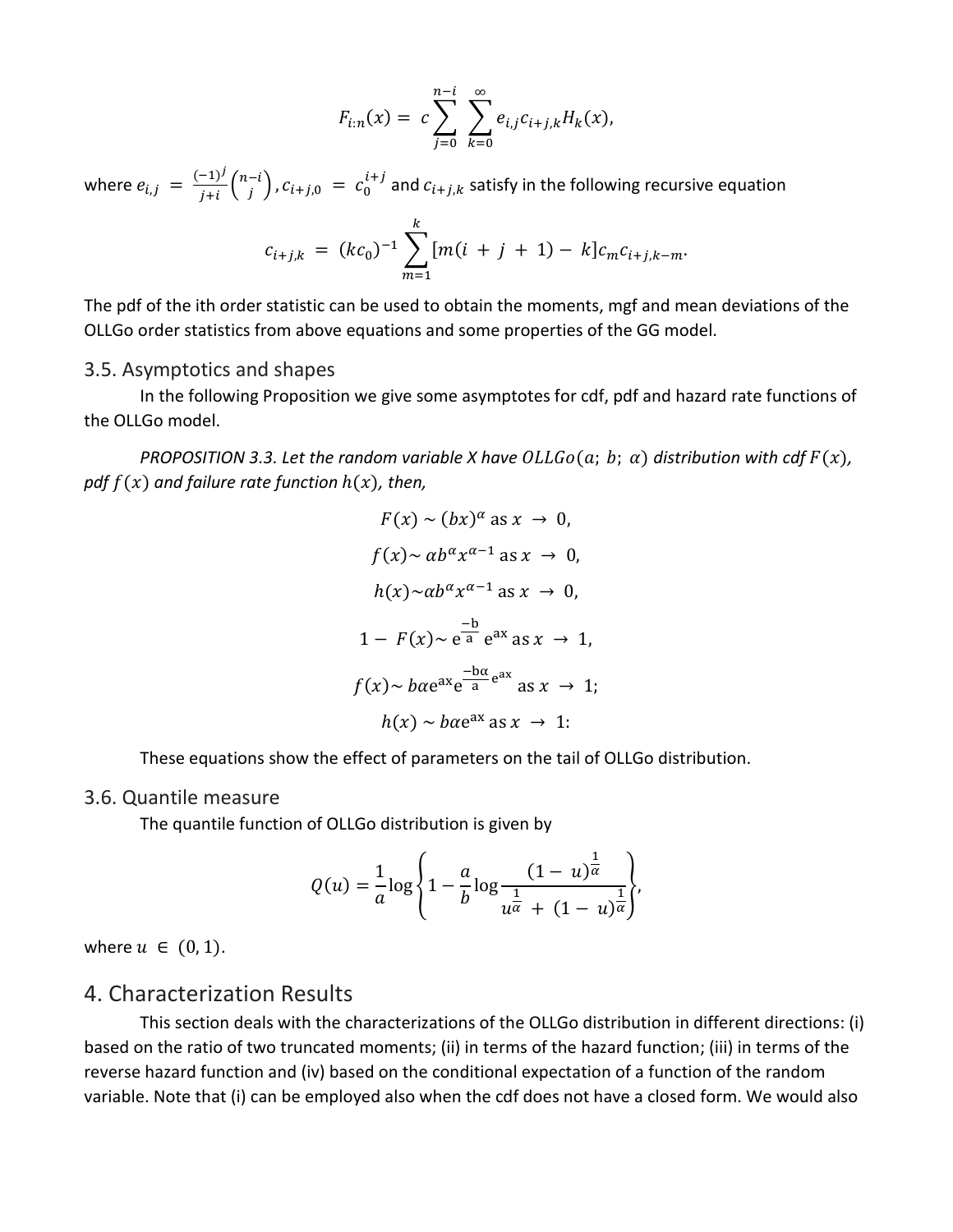like to mention that due to the nature of OLLGo distribution, our characterizations may be the only possible ones. We present our characterizations (i)-(iv) in four subsections.

## 4.1. Characterizations based on two truncated moments

This subsection is devoted to the characterizations of OLLGo distribution based on the ratio of two truncated moments. Our first characterization employs a theorem due to Glänzel (1987), see Theorem 1 of Appendix A. The result, however, holds also when the interval  $H$  is not closed, since the condition of the Theorem is on the interior of  $H$ .

PROPOSITION 4.1. Let  $X: \Omega(0, \infty)$  be a continuous random variable and let

$$
q_1(x) = \left( \left[ 1 - e^{-\frac{b}{a}(e^{ax-1})} \right] + e^{-\frac{b}{a}(e^{ax-1})} \right)^2
$$

*and*

$$
q_2(x) = q_1(x) \left[ 1 - e^{-\frac{b}{a}(e^{ax-1})} \right]^{\alpha}
$$

*for*  > 0*. The random variable has pdf (2.4) if and only if the function defined in Theorem 1 is of the form*

$$
\eta(x) = \frac{1}{2} \left\{ 1 + \left[ 1 - e^{-\frac{b}{a} (e^{ax-1})} \right]^{a} \right\}, \qquad x > 0.
$$

PROOF. Suppose the random variable  $X$  has pdf (2.4), then

$$
(1 - F(x))E[q_1(X) | X \ge x] = 1 - \left[1 - e^{-\frac{b}{a}(e^{ax-1})}\right]^\alpha, \quad x > 0,
$$

and

$$
(1 - F(x))E[q_2(X) | X \ge x] = \frac{1}{2} \left\{ 1 - \left[ 1 - e^{-\frac{b}{a}(e^{ax-1})} \right]^{2a} \right\}, \qquad x > 0.
$$

Further,

$$
\eta(x)q_1(x) - q_2(x) = \frac{q_1(x)}{2} \left\{ 1 - \left[ 1 - e^{-\frac{b}{a}(e^{ax-1})} \right]^{a} \right\} > 0, \quad \text{for } x > 0:
$$

Conversely, if  $\eta$  is of the above form, then

$$
s'(x) = \frac{\eta'(x)q_1(x)}{\eta(x)q_1(x) - q_2(x)} = \frac{\alpha b e^{\alpha x} e^{-\frac{b}{a}(e^{\alpha x-1})} \left[1 - e^{-\frac{b}{a}(e^{\alpha x-1})}\right]^{\alpha-1}}{1 - \left[1 - e^{-\frac{b}{a}(e^{\alpha x-1})}\right]^{\alpha}}, \qquad x > 0,
$$

and consequently

$$
s(x) = -\log \left\{ \left[ 1 - e^{-\frac{b}{a}(e^{ax-1})} \right]^a \right\}, \qquad x > 0.
$$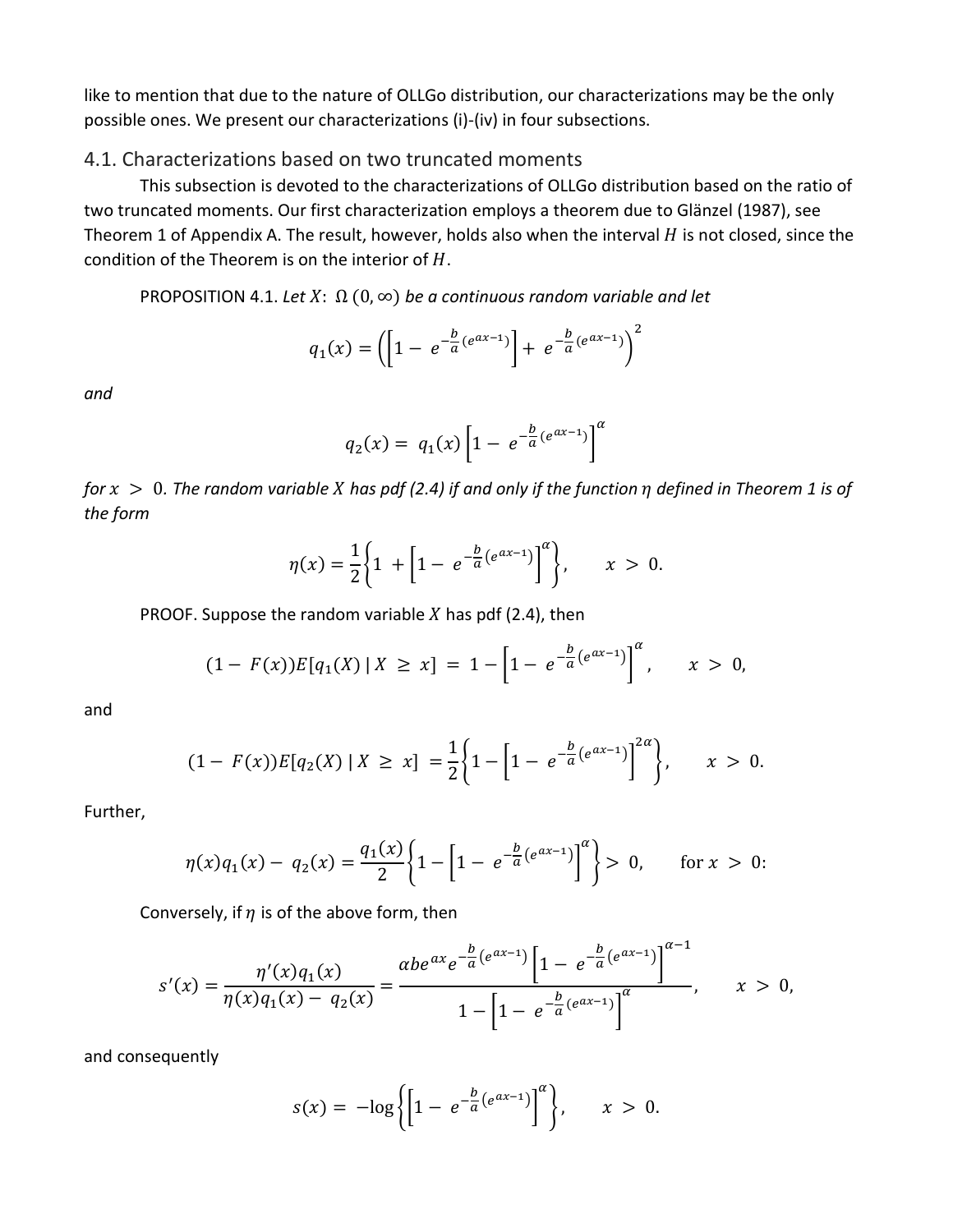Now, according to Theorem 1,  $X$  has density (2.4).

*COROLLARY 4.1. Let X:*  $\Omega$  (0,  $\infty$ ) *be a continuous random variable and let*  $q_1(x)$  *be as in Proposition 4.1. The random variable X has pdf (2.4) if and only if there exist functions*  $q_2$  *and*  $\eta$  *defined in Theorem 1 satisfying the following differential equation*

$$
\frac{\eta'(x)q_1(x)}{\eta(x)q_1(x)-q_2(x)}=\frac{\alpha b e^{\alpha x} e^{-\frac{b}{a}(e^{\alpha x-1})}\left[1-e^{-\frac{b}{a}(e^{\alpha x-1})}\right]^{\alpha-1}}{1-\left[1-e^{-\frac{b}{a}(e^{\alpha x-1})}\right]^{\alpha}}, \qquad x > 0.
$$

COROLLARY 4.2. *The general solution of the differential equation in Corollary 4.1 is*

$$
\eta(x) = \left\{ 1 - \left[ 1 - e^{-\frac{b}{a}(e^{ax-1})} \right]^{a} \right\}^{-1}
$$
  
 
$$
\times \left[ - \int \alpha b e^{ax} e^{-\frac{b}{a}(e^{ax-1})} \left[ 1 - e^{-\frac{b}{a}(e^{ax-1})} \right]^{a-1} \left( q_1(x) \right)^{-1} q_2(x) dx + D \right],
$$

where *D* is a constant. We like to point out that one set of functions satisfying the above differential *equation is given in Proposition 4.1 with*  $D = \frac{1}{2}$ *. Clearly, there are other triplets*  $(q_1, q_2, \eta)$  *which satisfy conditions of Theorem 1.*

#### 4.2. Characterization in terms of hazard function

The hazard function,  $h_F$ , of a twice differentiable distribution function, F, satisfies the following first order differential equation

$$
\frac{f'(x)}{f(x)} = \frac{h'_F(x)}{h_F(x)} - h_F(x).
$$

It should be mentioned that for many univariate continuous distributions, the above equation is the only differential equation available in terms of the hazard function. In this subsection we present nontrivial characterizations of OLLGo distribution, for  $\alpha = 1$ , in terms of the hazard function.

PROPOSITION 4.2. Let  $X: \Omega$  (0,  $\infty$ ) be a continuous random variable. The random variable X has pdf (2.4), for  $\alpha = 1$ , if and only if its hazard function  $h_F(x)$  satisfies the following differential equation

$$
h'_{F}(x) - ah_{F}(x) = 0, \quad x > 0.
$$

PROOF. The proof is straightforward and hence omitted.

#### 4.3. Characterization in terms of the reverse hazard function

The reverse hazard function,  $r_F$ , of a twice differentiable distribution function,  $F$ , is defined as

$$
r_F(x) = \frac{f(x)}{F(x)}, x \in \text{ support of } F.
$$

In this subsection we present a characterization of OLLGo distribution in terms of the reverse hazard function.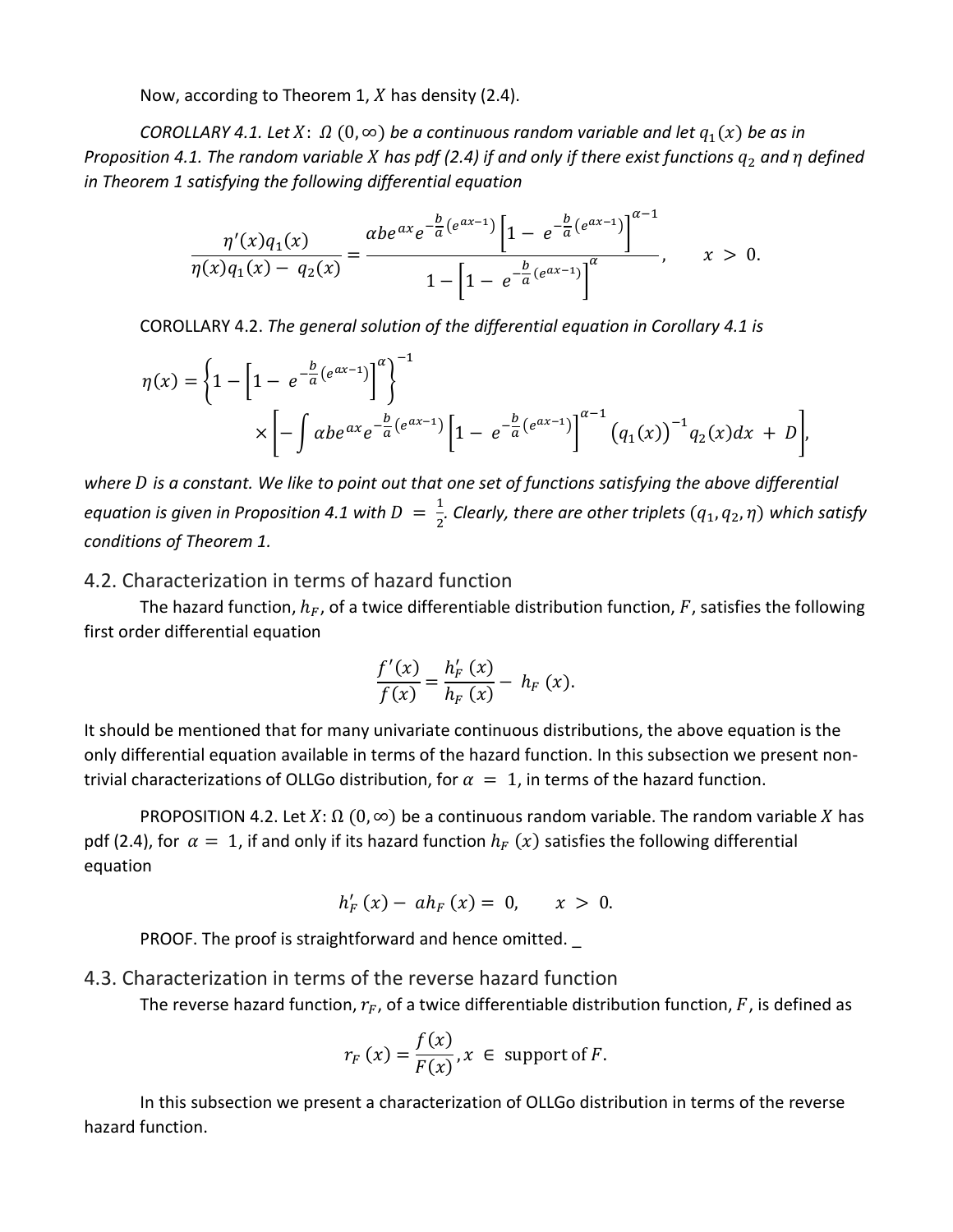PROPOSITION 4.3. Let  $X: \Omega(0, \infty)$  be a continuous random variable. The random variable X has *pdf (2.4) if and only if its reverse hazard function*  $r_F(x)$  satisfies the following differential equation

$$
r'_{F}(x) + be^{ax}r_{F}(x) = \alpha be^{-\frac{b}{a}(e^{ax}-1)}\frac{d}{dx}\left\{\frac{e^{ax}\left[1 - e^{-\frac{b}{a}(e^{ax}-1)}\right]^{-1}}{\left[1 - e^{-\frac{b}{a}(e^{ax}-1)}\right]^{\alpha} + e^{-\frac{ba}{a}(e^{ax}-1)}}\right\}, \qquad x > 0.
$$

PROOF. If  $X$  has pdf (2.4), then clearly the above differential equation holds. Now, if this equation holds, then

$$
\frac{d}{dx}\left\{e^{\frac{b}{a}(e^{ax-1})}r_F(x)\right\} = ab\frac{d}{dx}\left\{\frac{e^{ax}\left[1-e^{-\frac{b}{a}(e^{ax-1})}\right]^{-1}}{\left[1-e^{-\frac{b}{a}(e^{ax-1})}\right]^{\alpha}+e^{-\frac{ba}{a}(e^{ax-1})}}\right\},\,
$$

from which we obtain the reverse hazard function corresponding to the pdf (2.4).

REMARK 4.1. For  $\alpha = 1$ , the above differential equation has the following much simpler form.

$$
r'_{F}(x) + be^{ax}r_{F}(x) = be^{ax-\frac{b}{a}(e^{ax}-1)}\left\{\frac{a-e^{-\frac{b}{a}(e^{ax}-1)}[a-be^{ax}]}{\left[1-e^{-\frac{b}{a}(e^{ax}-1)}\right]^{2}}\right\}, \qquad x > 0.
$$

4.4. Characterization based on the conditional expectation of certain function of the random variable

In this subsection we employ a single function  $\psi$  of  $X$  and characterize the distribution of  $X$  in terms of the truncated moment of  $\psi(X)$ . The following proposition has already appeared in Hamedani's previous work (2013), so we will just state it here. It can be used to characterize an OLLGo distribution for  $\alpha = 1$ .

PROPOSITION 4.4. Let  $X: \Omega(e; f)$  be a continuous random variable with cdf F. Let  $\psi(x)$  be a *differentiable function on*  $(e; f)$  *with*  $\lim_{x \to e^+} \psi(x) = 1$  *. Then for*  $\delta \neq 1$ *,* 

$$
E[\psi(X) | X \ge x] = \delta \psi(x), x \in (e, f)
$$

*if and only if*

$$
\psi(x) = (1 - F(x))^{\frac{1}{\delta} - 1}, \quad x \in (e; f).
$$

REMARK 4.2. For  $(e, f) = (0, \infty)$ ,  $\alpha = 1$ ,  $\psi(x) = e^{-(e^{ax}-1)}$  and  $\delta = \frac{b}{a+b}$ , Proposition 4.4 provides a characterization of OLLGo for  $\alpha = 1$ .

## 5. Estimation

Let  $X_1, ..., X_n$  be a random sample of size n from the  $OLLGo(a; b; \alpha)$  distribution and  $\Theta =$  $(a; b; a)$  be the unknown parameter vector. The loglikelihood function is given by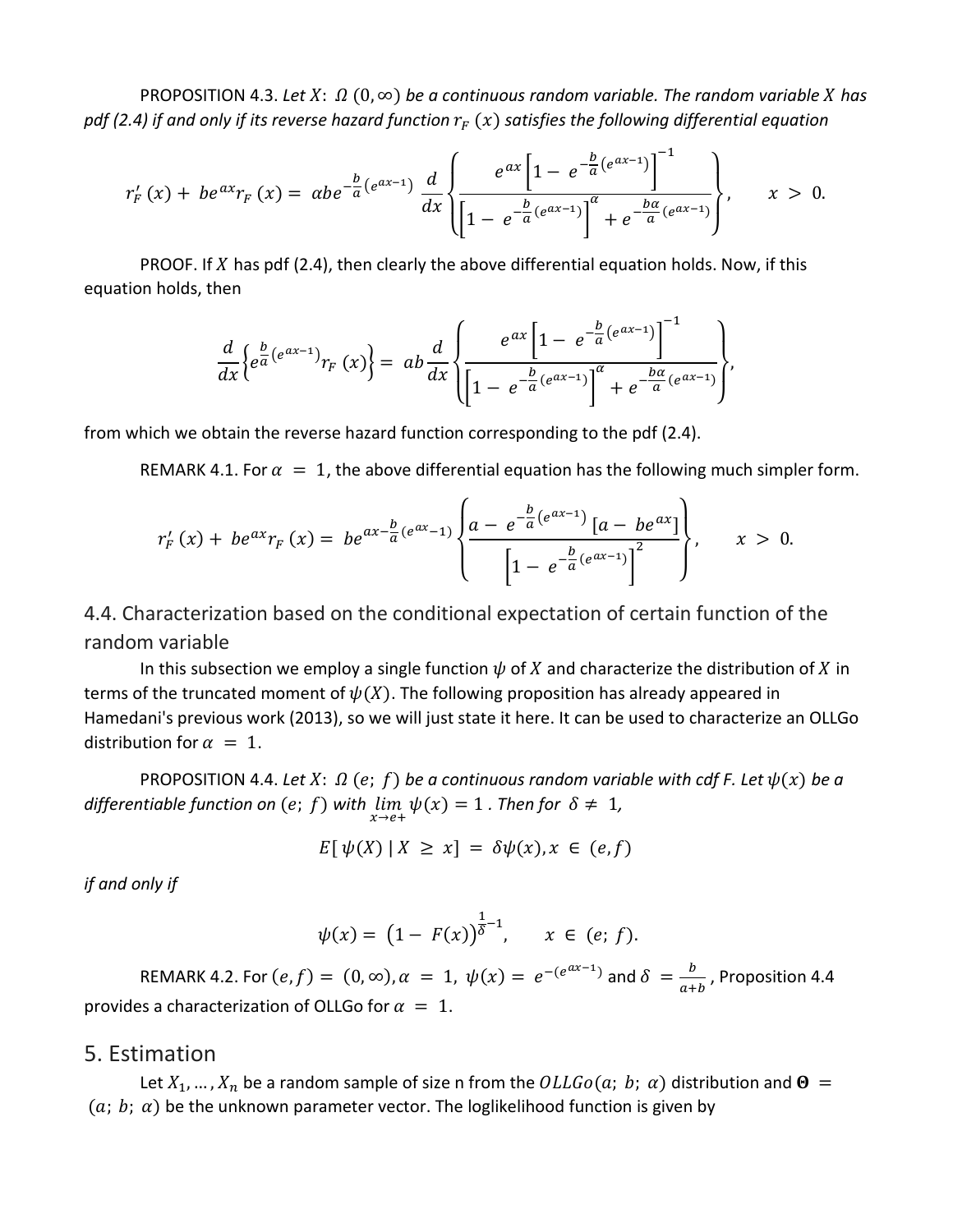$$
l(\Theta) = n \log(\alpha b) + a \sum_{i=1}^{n} x_i + a \sum_{i=1}^{n} \log(1 - t_i) + (\alpha - 1) \sum_{i=1}^{n} \log(t_i) - 2 \sum_{i=1}^{n} \log(t_i^{\alpha} + (1 - t_i)^{\alpha}),
$$

where  $t_i = 1 - \exp(-\frac{b}{a}(e^{ax_i} - 1))$ . The maximum likelihood estimation (MLE) of  $\theta$  is obtained by solving the nonlinear equations,  $U(\mathbf{\Theta}) = (U_a(\mathbf{\Theta}); U_b(\mathbf{\Theta}); U_\alpha(\mathbf{\Theta}))T = \mathbf{0}$ , where

$$
U_{\alpha}(\Theta) = \frac{\partial l(\Theta)}{\partial \alpha} = \frac{n}{\alpha} + \sum_{i=1}^{n} \log(t_i(1-t_i)) - 2\sum_{i=1}^{n} \frac{t_i^{\alpha} \log t_i + (1-t_i)^{\alpha} \log(1-t_i)}{t_i^{\alpha} + (1-t_i)^{\alpha}},
$$
  

$$
U_{\alpha}(\Theta) = \frac{\partial l(\Theta)}{\partial \alpha} = n\bar{x} - \alpha \sum_{i=1}^{n} \frac{t_i^{(\alpha)}}{1-t_i} + (\alpha - 1) \sum_{i=1}^{n} \frac{t_i^{(\alpha)}}{t_i} - 2\alpha \sum_{i=1}^{n} t_i^{(\alpha)} \times \frac{t_i^{\alpha-1} - (1-t_i)^{\alpha-1}}{t_i^{\alpha} + (1-t_i)^{\alpha}},
$$
  

$$
U_{b}(\Theta) = \frac{\partial l(\Theta)}{\partial b} = \frac{n}{b} - \alpha \sum_{i=1}^{n} \frac{t_i^{(b)}}{1-t_i} + (\alpha - 1) \sum_{i=1}^{n} \frac{t_i^{(b)}}{t_i} - 2\alpha \sum_{i=1}^{n} t_i^{(b)} \times \frac{t_i^{\alpha-1} - (1-t_i)^{\alpha-1}}{t_i^{\alpha} + (1-t_i)^{\alpha}}.
$$

Note that

$$
t_i^{(a)} = \frac{\partial t_i}{\partial a} = \left(-\frac{bx_i}{a}e^{ax_i}\frac{b}{a^2}(e^{ax_i}-1)(1-t_i)\right)
$$

and

$$
t_i^{(b)} = \frac{\partial t_i}{\partial b} = \frac{1}{a} (e^{ax_i} - 1)(1 - t_i).
$$

By Referring to Gleaton and Rahman (2010, 2014), there are situations in which some of the regularity conditions are not necessarily satisfied for certain subsets of the interior of the parameter space for certain GLL-families of distributions. We will check these regularity conditions for this proposed distribution OLLGo in our future work. So, by assuming that the regularity conditions hold then asymptotically

$$
n(\widehat{\mathbf{\Theta}}-\mathbf{\Theta})\sim N_3(0,I(\mathbf{\Theta})^{-1}),
$$

where  $I(\Theta)$  is the expected Fisher information matrix. This asymptotic behavior is valid if  $I(\Theta)$ replaced by  $J_n(\widehat{\Theta})$ , i.e., the observed Fisher information matrix evaluated at  $\widehat{\Theta}$ , see [9].

#### 5.1. The other estimation methods

There are several approaches to estimating the parameters of distributions, and each of them has its characteristic features and benefits. In this subsection, three of these methods are briefly mentioned and numerically investigated in the simulation study. A useful summary of these methods can be found in Dey *et al.* (2017). Here  $\{t_{i:n}; i = 1, 2, ..., n\}$  is the associated order statistics and F is the distribution function of OLLGo distribution.

#### *5.1.1. Weighted least square estimators*

The Weighted least square estimators (WLSE) was introduced by Swain *et al*. (1988). The WLSE's is obtained by minimizing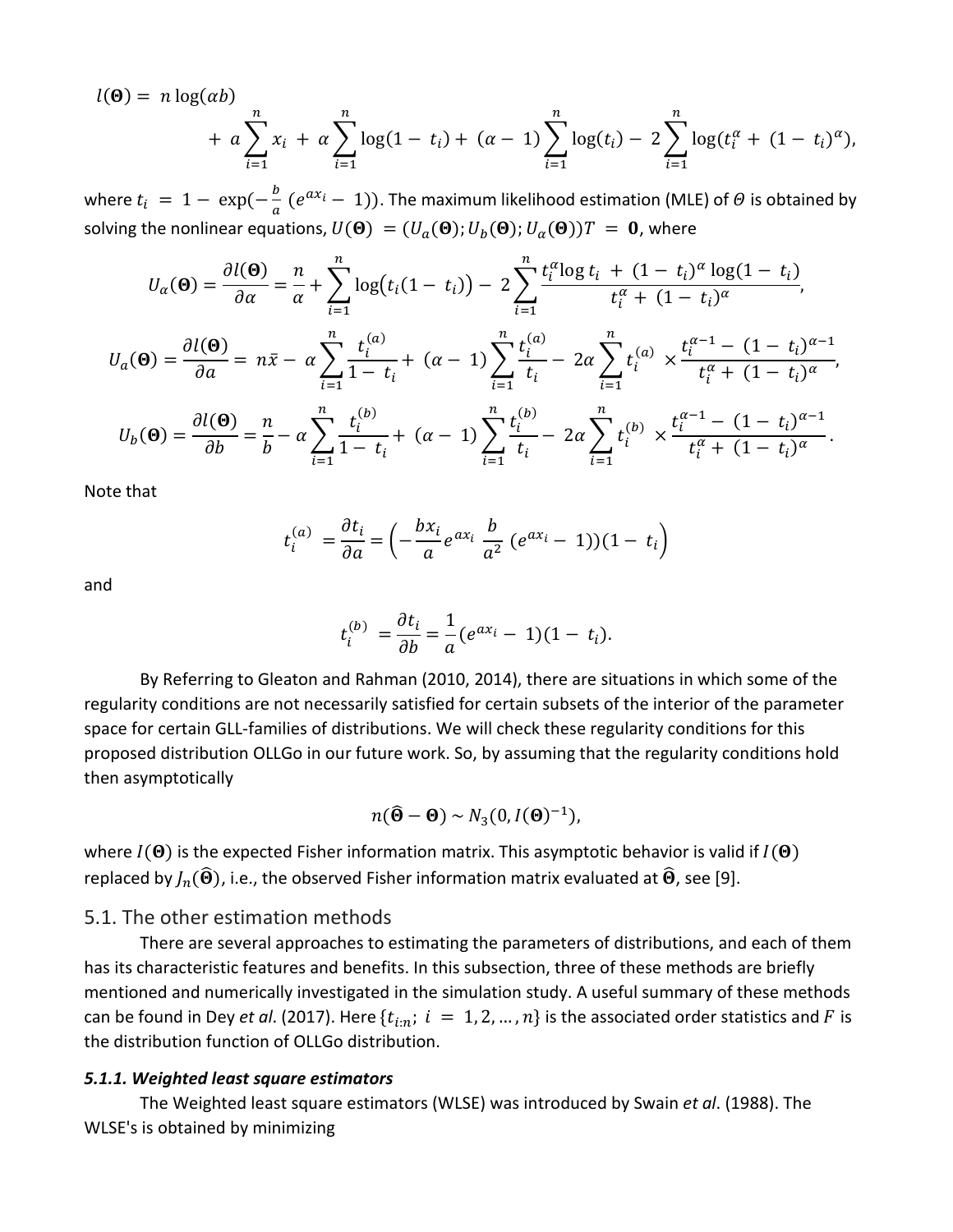$$
S_{\text{WLSE}}(a, b, \alpha) = \sum_{i=1}^{n} \frac{(n+1)^2(n+2)}{i(n-i+1)} \Big( F(t_{i:n}; a, b, \alpha) - \frac{i}{n+1} \Big)^2
$$

with respect to  $a, b$  and  $\alpha$ .

#### *5.1.2. Cramr-von-Mises estimator*

Cramér-von-Mises Estimator (CVM) was introduced by Choi and Bulgren (1968). The CVMs is obtained by minimizing the following function

$$
S_{\text{CVM}}(a, b, \alpha) = \frac{1}{12n} + \sum_{i=1}^{n} \left( F(t_{i:n}; \ a, b, \alpha) - \frac{2i-1}{2n} \right)^2.
$$

#### *5.1.3. Anderson-Darling and right-tailed Anderson-Darling estimators*

The Anderson Darling (ADE) and Right-tailed Anderson Darling estimators (RTADE) were introduced by Anderson and Darling (1952). The ADE's and RTADE's are obtained by minimizing with respect to  $a, b$  and  $\alpha$ , the function

$$
S_{ADE}(a, b, \alpha) = -n - \frac{1}{n} \sum_{i=1}^{n} (2i - 1) \{ \log F(t_{i:n}; a, b, \alpha) + \log \bar{F}(t_{i:n}; a, b, \alpha) \},
$$

where  $\bar{F}(\cdot) = 1 - F(\cdot)$ .

## 6. Simulation study

In this subsection, the behaviour of the MLEs of the parameters of the OLLGo distribution has been assessed via simulation. To verify the validity of the MLEs, the bias and the mean square error (MSE) of MLEs have been checked. Samples of size  $n = 20, 25, ...$ , 200, from  $OLLGo(a, b, a)$  =  $(2, 0.05, 1.1)$ , with  $(a, b, a) = (2, 0.05, 1.1)$  have been generated. To estimate the MLEs, the *optim* function (in the *stat* package) and BFGS method in R software have been used. We replicate these steps for  $r = 200$  times. If  $\xi = (a, b, \alpha)$ , for the ith replication  $i = 1, 2, ...$ , 200 the MLEs are obtained as  $\boldsymbol{\xi}_i \,=\, (\widehat{a}_i,\widehat{b}_i,\widehat{\alpha}_i).$  We Compute the biases and MSEs as

(6.1)

$$
Bias_r(\widehat{\xi}) = \frac{1}{r} \sum_{i=1}^r (\widehat{\xi}_i - \xi_i), \quad \text{and } MSE_r(\widehat{\xi}) = \frac{1}{r} \sum_{i=1}^r (\widehat{\xi}_i - \xi_i)^2, \quad \text{for } \xi = (a, b, \alpha).
$$

Figures 3, 4 respectively reveal how the three biases, MSEs vary with respect to  $n$ . As expected, the Biases and MSEs of the estimated parameters converge to zero while  $n$  growing.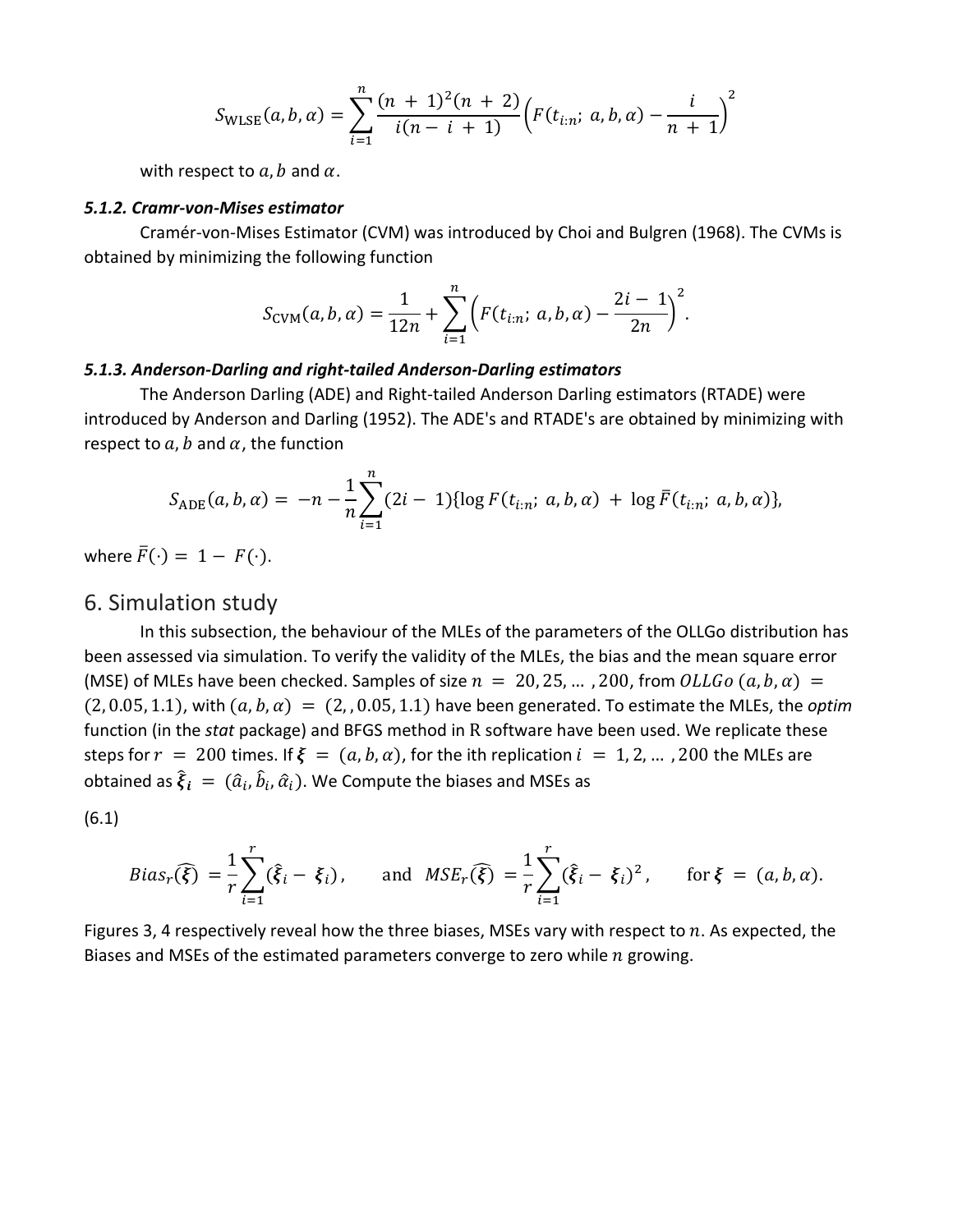

Fig. 3. Bias of  $\hat{a}$ ,  $\hat{b}$ ,  $\hat{\alpha}$  versus  $n$  for OLLGo when  $(a, b, \alpha) = (2, 0.05, 1.1)$ 

In order to explore the estimators introduced above, we consider one model that has been used in this section and investigate MSE of estimators for different samples. We consider the sample sizes of the  $n = 30, 35, \dots 200$  with  $r = 200$  replications and we take  $(a, b, a) = (2, 0.05, 1.1)$ . Then the biases and MSEs formulas that are mentioned in equation (6.1) are calculated.



Fig. 4. MSE of  $\hat{a}$ ,  $\hat{b}$ ,  $\hat{\alpha}$  versus n for OLLGo when  $(a, b, \alpha) = (2, 0.05, 1.1)$ 

To obtain the value of the estimators, we have used the optima function and BFGS method in R, again. The results of the simulations of this subsection are shown in Figures (5) and (6).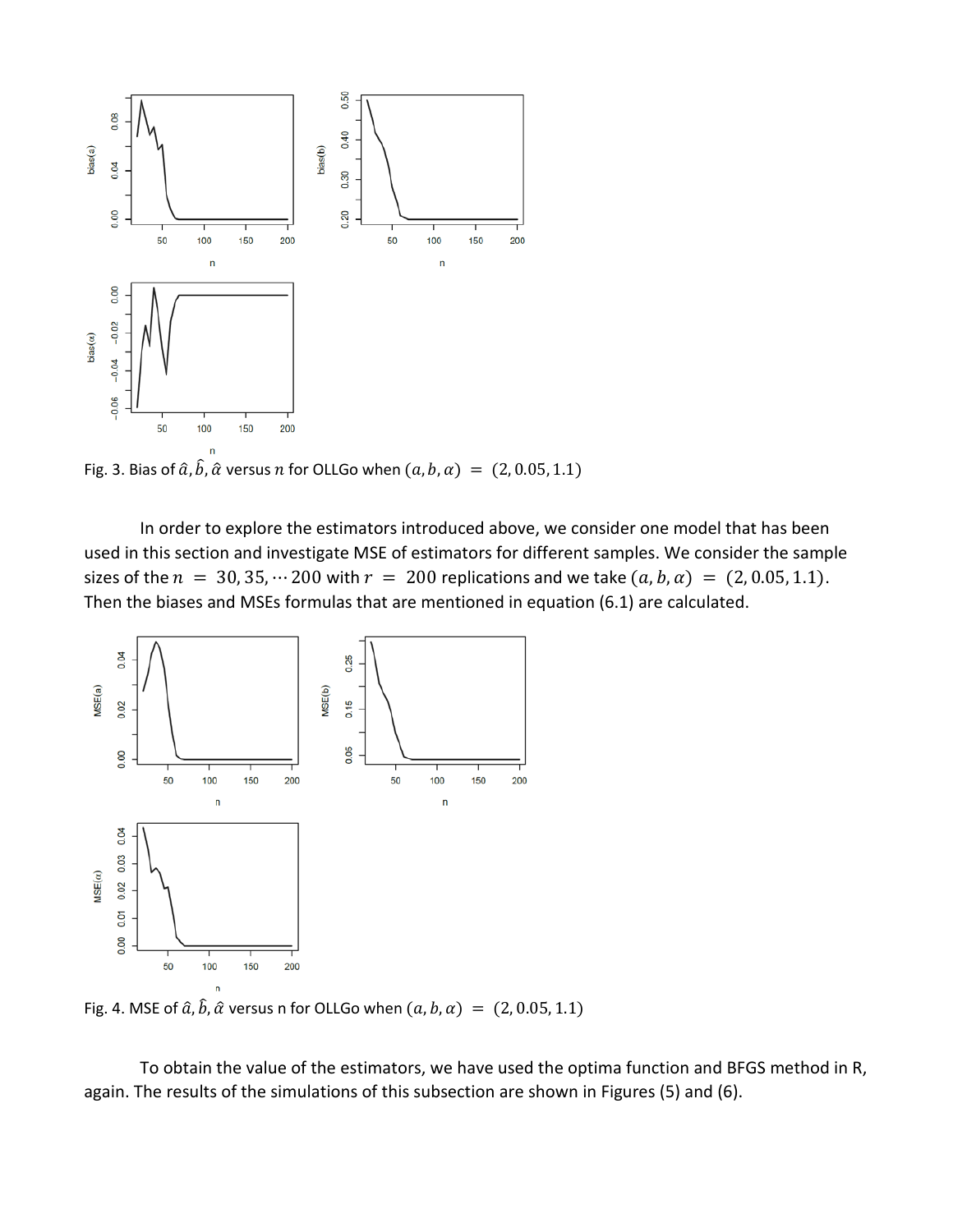A general result about above figures is that MSE plots for three parameters  $(a, b, a)$  will approach zero as the sample size increases for all methods WLSE, CVM, and ADE and this verifies the validity of the these estimation methods and numerical calculations for the parameters of OLLGo distribution. Further results are mentioned below

- For estimating  $a$ , ADE method has the minimum amount of bias.
- For estimating  $b$ , ADE method has the minimum amount of bias.
- For estimating  $alpha$ , ADE method has the minimum amount of bias.
- For estimating  $a$ , ADE method has the minimum amount of MSE.
- For estimating  $b$ , ADE method has the minimum amount of MSE.
- For estimating  $alpha$ , ADE method has the minimum amount of MSE.



Fig. 5. Biases of  $\hat{a}$ ,  $\hat{b}$ ,  $\hat{\alpha}$  versus n for OLLGo when  $(a, b, \alpha) = (2, 0.05, 1.1)$  for WLSE, CVM, and ADE methods

# 7. Application of OLLG to real data set

The following data set have been obtained from [1] and represents the lifetimes of 50 devices. The data are:

0.1, 0.2, 1.0, 1.0, 1.0, 1.0, 1.0, 2.0, 3.0, 6.0, 7.0, 11.0, 12.0, 18.0, 18.0, 18.0, 18.0, 18.0, 21.0, 32.0, 36.0, 40.0, 45.0, 45.0, 47.0, 50.0, 55.0, 60.0, 63.0, 63.0, 67.0, 67.0, 67.0, 67.0, 72.0, 75.0, 79.0, 82.0, 82.0, 83.0, 84.0, 84.0, 84.0, 85.0, 85.0, 85.0, 85.0, 85.0, 86.0, 86.0.

To analyze above data, we obtained the MLE's of the parameters (with standard deviations) for the distributions OLLGo (proposed distribution in this paper), OLLE ([27]), Go (Gompertz distribution), MO-EGG (Marshal-Olkin extended generalized Gompertz) introduced by [4]), Beta-Go (Beta-Gompertz introduced by [22]), Mc-Go (Mc Donald-Gompertz introduced by [29]), Kw-Go (Kumaraswamy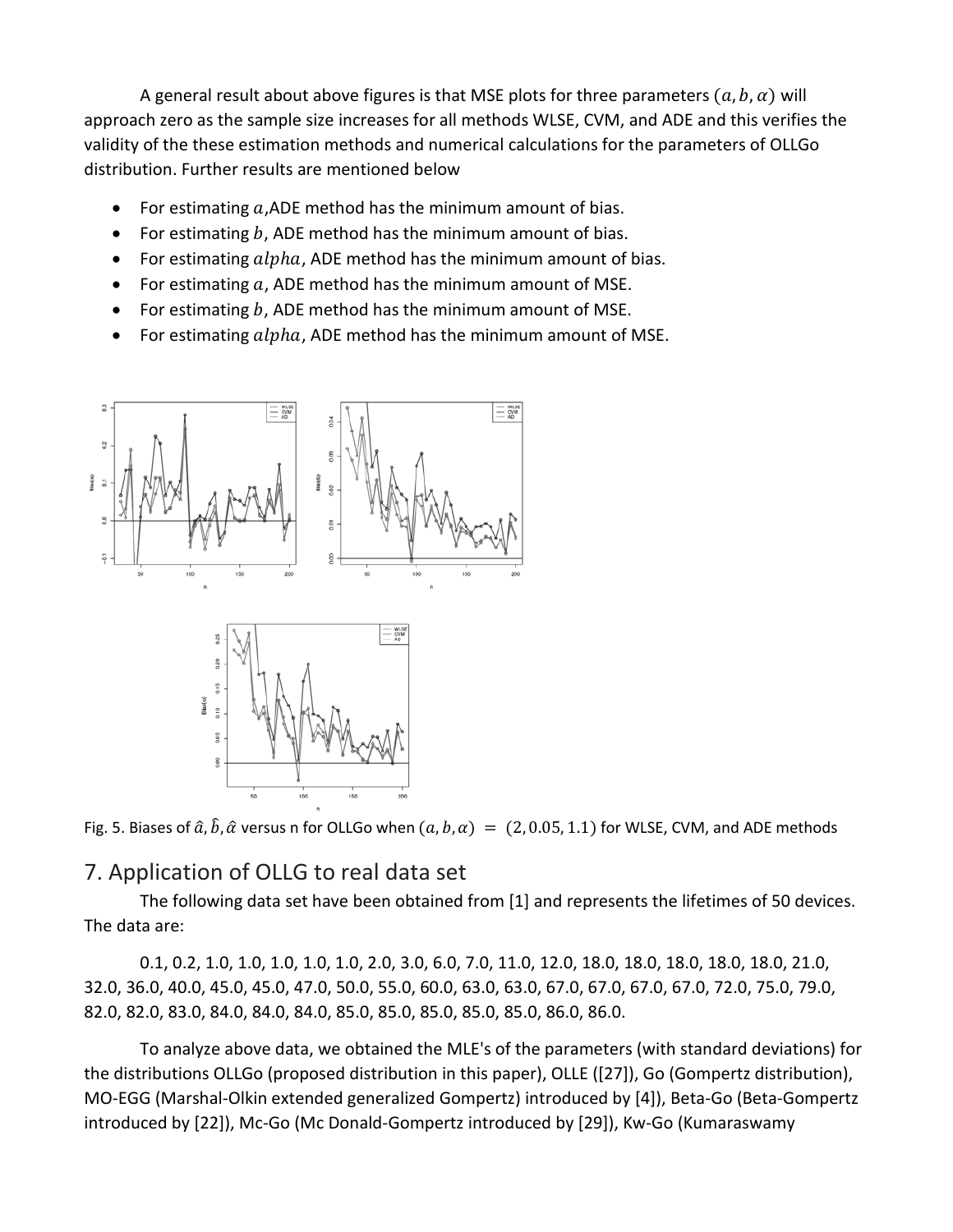Gompertz introduced by [31]) and GGo (generalized Gompertz introduced by [11]). Then, we calculated the Akaike information



Fig. 6. MSE of  $\hat{a}$ ,  $\hat{b}$ ,  $\hat{\alpha}$  versus n for OLLGo when  $(a, b, \alpha) = (2, 0.05, 1.1)$  for WLSE, CVM, and ADE methods

criterion (AIC), Bayesian information criterion (BIC), Anderson-Darling (AC) and Cramér-von Mises  $(W^*)$ , Kolmogorov Smirnov (K-S) statistic and the P-Value of K. S test for each model. The results show that the OLLGo distribution yields the best fit. The plots of the densities (together with the data histogram) and cumulative distribution functions in Figure 7 confirm this conclusion.

# 8. Conclusion

Here we propose a new model, called the OLLGo distribution. Some mathematical properties of this model including explicit expansions for the ordinary and incomplete moments, quantile and mgf, mean deviations, and

|                       | Distribution      |                          |                          |                                 |                          |          |                    |                                 |
|-----------------------|-------------------|--------------------------|--------------------------|---------------------------------|--------------------------|----------|--------------------|---------------------------------|
|                       | OLL-Go            | OLL-E                    | Go                       | MO-EGG                          | Beta-G                   | Mc-Go    | Kw-Go              | GGo                             |
| $\hat{a}$ (s.e.)      | 0.0592            | 0.0277                   | 0.0202                   | 0.0429                          | 0.0558                   | 0.0693   | 0.0520             | 0.0390                          |
|                       | (0.0058)          | (0.0062)                 | (0.0057)                 | (0.0042)                        | (0.0094)                 | (0.0135) | (0.0077)           | (0.0044)                        |
| $\hat{b}$ (s.e.)      | 0.0025            | 0.7615                   | 0.0097                   | 0.0022                          | 0.0044                   | 0.0037   | 0.0035             | 0.0022                          |
|                       | (0.007)           | (0.1255)                 | (0.0028)                 | (0.0004)                        | (0.0024)                 | (0.0018) | (0.0016)           | (0.0004)                        |
| $\hat{\alpha}$ (s.e.) | 0.3661            |                          |                          | 0.3178                          | 0.3285                   | 0.1242   | 0.2661             | 0.4540                          |
|                       | (0.0655)          | $(-)$                    | $(-)$                    | (0.1406)                        | (0.0862)                 | (0.1226) | (0.0922)           | (0.0701)                        |
| $\hat{\beta}$ (s.e.)  |                   |                          |                          | 2.3613                          | 0.2108                   | 0.0957   | 0.3374             |                                 |
|                       | $(-)$             | $(-)$                    | $(-)$                    | (1.8029)                        | (0.0924)                 | (0.0847) | (0.1353)           | $(-)$                           |
| $\hat{c}$ (s.e.)      |                   |                          |                          |                                 |                          | 2.3719   |                    |                                 |
|                       | $\left( -\right)$ | $\overline{\phantom{0}}$ | $\overline{\phantom{0}}$ | $\hspace{0.1mm}-\hspace{0.1mm}$ | $\overline{\phantom{a}}$ | (2.3473) | $\left($ $\right)$ | $\hspace{0.1mm}-\hspace{0.1mm}$ |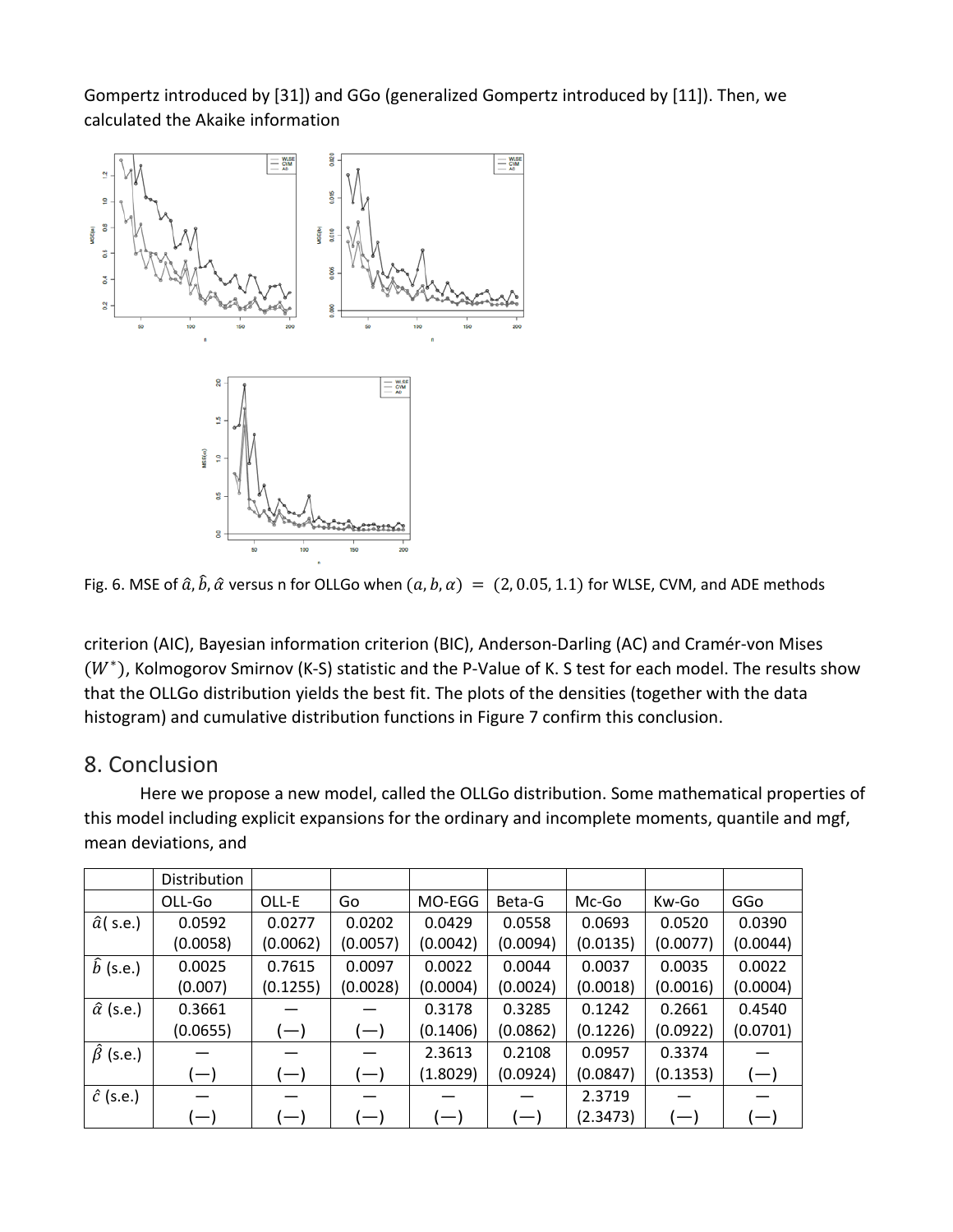| AIC         | 443.6125 | 482.8373 | 474.6533 | 454.8368 | 451.1068 | 449.3803 | 453.3934 | 455.5266 |
|-------------|----------|----------|----------|----------|----------|----------|----------|----------|
| <b>CAIC</b> | 444.1343 | 483.0926 | 474.9086 | 455.7257 | 451.9957 | 450.7439 | 454.2823 | 456.0483 |
| <b>BIC</b>  | 449.3486 | 486.6913 | 478,4773 | 462.4849 | 458.7549 | 458.9404 | 461.0415 | 461.2627 |
| <b>HQIC</b> | 445.7969 | 484.2935 | 476.1095 | 457.7493 | 454.0192 | 453.0208 | 456.3059 | 457.7109 |
| w           | 0.1280   | 0.4718   | 0.2891   | 0.1807   | 0.1624   | 0.1441   | 0.1786   | 0.2008   |
| A           | 1.0262   | 2.8788   | 1.8916   | 1.3233   | 1.2307   | 1.141    | 1.3262   | 1.4111   |
| $K-S$       | 0.1385   | 0.2262   | 0.1694   | 0.1346   | 0.1383   | 0.1252   | 0.1337   | 0.1426   |
| p-value     | 0.292    | 0.0119   | 0.1132   | 0.3246   | 0.2938   | 0.4126   | 0.333    | 0.2606   |
|             |          |          |          |          |          |          |          |          |

Table 1. MLEs of the model parameters for the lifetimes of 50 devices data, the corresponding SEs and the AIC, CAIC,BIC, HQIC and K-S statistics



Fig. 7. Plots of the estimated pdfs and cdfs OLLGo, OLLE, Go, Beta-Go, Kw-Go, Mc-Go, MO-EGGo and GGo models using the strengths of 1.5 cm glass fibers data

order statistics are provided. The model parameters are estimated by the maximum likelihood estimation method. We prove empirically, by means of an application to a real data set, that the proposed family can give better fits than other models generated from well-known families.

#### REFERENCES

- [1] Aarset, M. V., How to identify a bathtub hazard rate, IEEE Transactions on Reliability, R-36(1) (1987), 106-108.
- [2] Akinsete, A., Famoye, F. and Lee, C., The beta-Pareto distribution, Statistics, 42(6) (2008), 547{563.
- [3] Bemmaor, A. C. and Glady, N., Modeling purchasing behavior with sudden \death": A exible customer lifetime model, Management Science58(5) (2012), 1012-1021.
- [4] Benkhelifa, L., The Marshall-Olkin extended generalized Gompertz distribution, arXiv preprint arXiv:1603.08242, 2016.
- [5] Brown, K. and Forbes, W., A mathematical model of aging processes, Journal of Gerontology, 29(1) (1974), 46-51.
- [6] Cintra, R. J., Rêgo, L. C., Cordeiro, G. M. and Nascimento, A. D. C., Beta generalized normal distribution with an application for SAR image processing, Statistics, 48(2) (2012), 279-294.
- [7] Cooray, K., Generalization of the Weibull distribution: the odd Weibull family, Statistical Modelling, 6(3) (2006), 265-277.
- [8] Cordeiro, G. M. and Nadarajah, S., Closed-form expressions for moments of a class of beta generalized distributions, Brazilian Journal of Probability and Statistics, 25(1) (2011), 14-33.
- [9] Cox, D. R. and Hinkley, D. V., Theoretical Statistics, Chapman and Hall, London, 1974.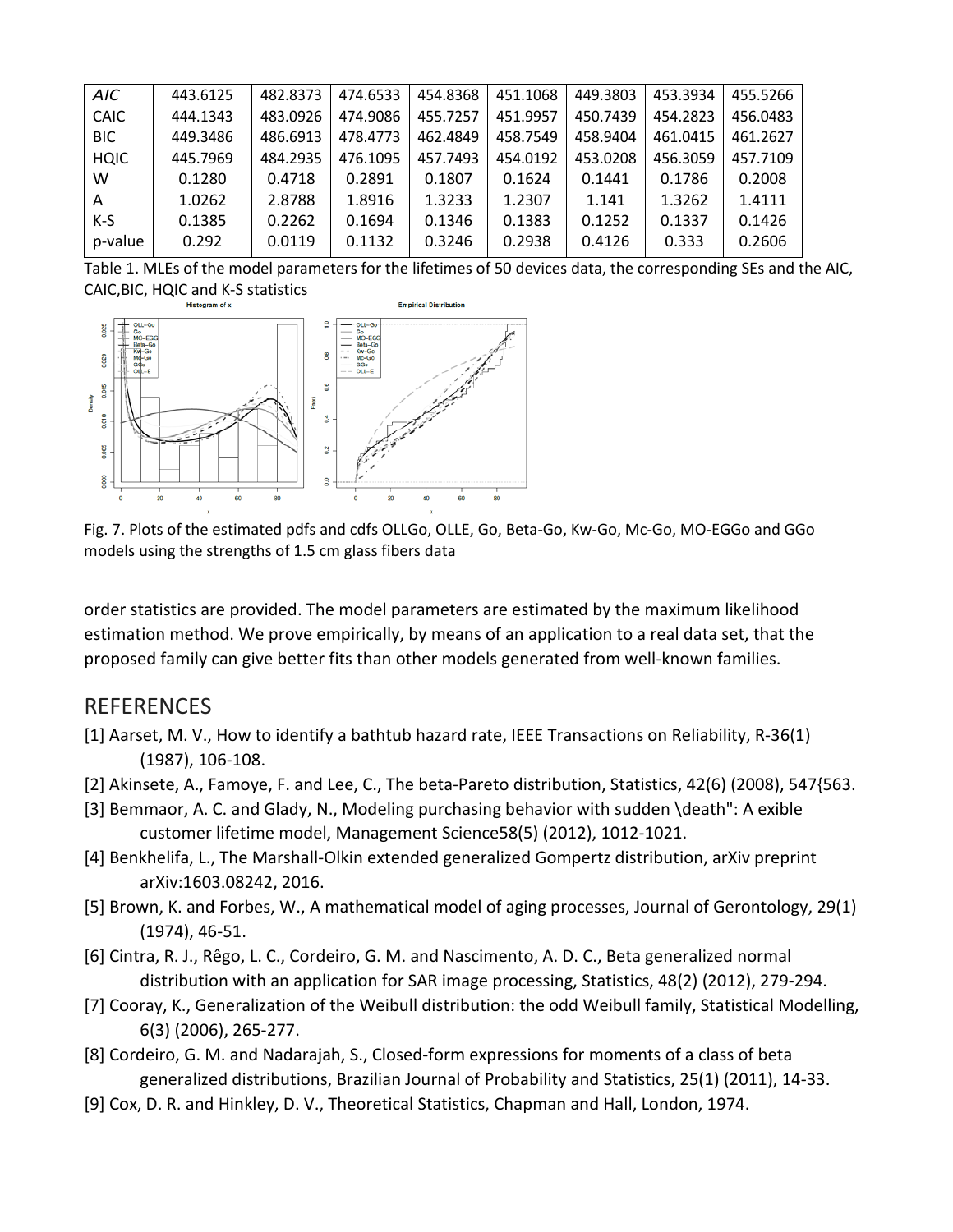- [10] Economos, A. C., Rate of aging, rate of dying and the mechanism of mortality, Archives of Gerontology and Geriatrics, 1(1) (1982), 46-51.
- [11] El-Gohary, A., Alshamrani, A. and Al-Otaibi, A. N., The generalized Gompertz distribution, Applied Mathematical Modelling, 37(1-2) (2013), 13-24.
- [12] Eugene, N., Lee, C. and Famoye, F., Beta-normal distribution and its applications, Communications in Statistics - Theory and Methods, 31(4) (2002), 497-512.
- [13] Glänzel, W., A characterization theorem based on truncated moments and its application to some distribution families, Mathematical Statistics and Probability Theory (Bad Tatzmannsdorf, 1986), Vol. B, Reidel, Dordrecht, 1987, 75-84.
- [14] Glänzel, W., Some consequences of a characterization theorem based on truncated moments, Statistics: A Journal of Theoretical and Applied Statistics, 21(4) (1990), 613-618.
- [15] Gleaton, J. U. and Lynch, J. D., Properties of generalized log-logistic families of lifetime distributions, Journal of Probability and Statistical Science, 4(1) (2006), 51-64.
- [16] Gleaton, J. U. and Rahman, M. M., Asymptotic properties of MLE's for distributions generated from a 2-parameter Weibull distribution by a generalized log-logistic transformation, Journal of Probability and Statistical Science, 8 (2010), 199-214.
- [17] Gleaton, J. U. and Rahman, M. M., Asymptotic properties of MLE's for distributions generated from a 2-parameter inverse Gaussian distribution by a generalized log-logistic transformation, Journal of Probability and Statistical Science, 12 (2014), 85-99.
- [18] Gradshteyn, I. S. and Ryzhik, I. M., Table of Integrals, Series, and Products, Edited by Alan Je\_rey and Daniel Zwillinger, Academic Press, 7th edition, 2007.
- [19] Gupta, R. C. and Gupta, R. D., Proportional reversed hazard rate model and its applications, Journal of Statistical Planning and Inference, 137(11) (2007), 3525-3536.
- [20] Gupta, R. D. and Kundu, D., Generalized exponential distributions, Australian & New Zealand Journal of Statistics, 41(2) (1999), 173-188.
- [21] Hamedani, G. G., On certain generalized gamma convolution distributions II, Technical Report No. 484, 2013, MSCS, Marquette University.
- [22] Jafari, A. A., Tahmasebi, S. and Alizadeh, M., The Beta-Gompertz Distribution, Revista Colombiana de Estadística, 37(1) (2014), 139-156.
- [23] Johnson, N. L., Kotz, S. and Balakrishnan, N., Continuous Univariate Distributions, volume 2, John Wiley & Sons, New York, second edition, 1995.
- [24] Kenney, J. F. and Keeping, E., Mathematics of Statistics, D. Van Nostrand Company, 1962.
- [25] Moors, J. J. A., A quantile alternative for kurtosis, Journal of the Royal Statistical Society. Series D (The Statistician), 37(1) (1988), 25-32.
- [26] Nadarajah, S. and Kotz, S., The beta Gumbel distribution, Mathematical Problems in Engineering, 2004(4) (2004), 323-332.
- [27] Nadarajah, S. and Kotz, S., The beta exponential distribution, Reliability Engineering & System Safety, 91(6) (2006), 689-697.
- [28] Ohishi, K., Okamura, H. and Dohi, T., Gompertz software reliability model: estimation algorithm and empirical validation, Journal of Systems and software, 82(3) (2009), 535-543.
- [29] Roozegar, R., Tahmasebi, S. and Jafari, A. A., The MCDonald Gompertz distribution: properties and applications, Communication in Statistics: Simulation and Computation, 46(5) (2017), 3341- 3355.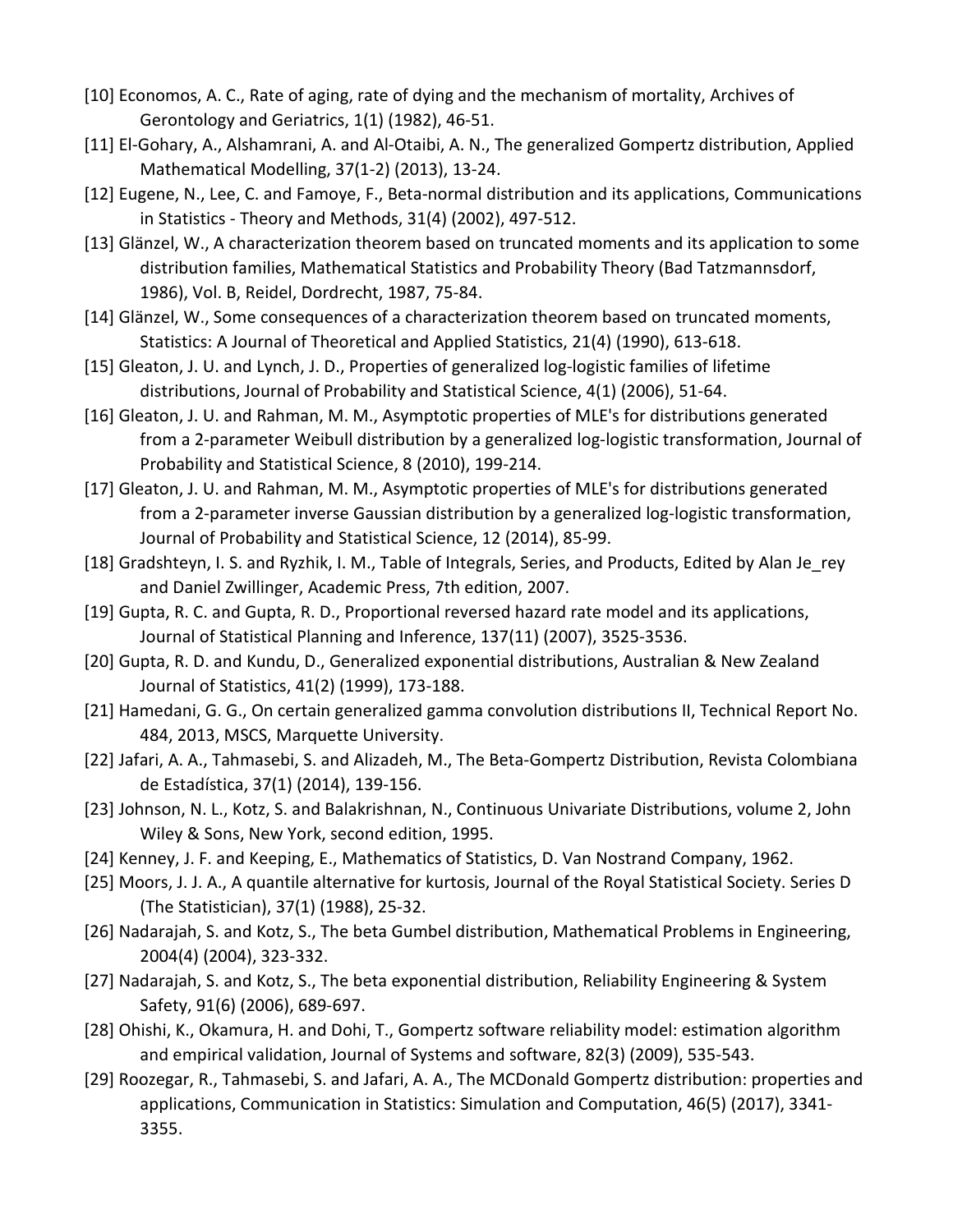- [30] Silva, G. O., Ortega, E. M. and Cordeiro, G. M., The beta modified Weibull distribution, Lifetime Data Analysis, 16(3) (2010), 409-430.
- [31] Silva, R. C., Sanchez, J. J. D., Lima, F. P. and Cordeiro, G. M., The Kumaraswamy Gompertz distribution, Journal of Data Science, 13 (2015), 241-260.
- [32] Willemse, W. and Koppelaar, H., Knowledge elicitation of gompertz'law of mortality, Scandinavian Actuarial Journal, 2000(2) (2000), 168-179.

# 9. Appendix A.

*THEOREM 1. Let*  $(\Omega, \mathcal{F}; P)$  *be a given probability space and let*  $H = [\alpha, b]$  *be an interval for some*  $d$  <  $b$  ( $a$  =  $-\infty$ ,  $b$  =  $\infty$  might as well be allowed). Let  $X: \Omega \to H$  be a continuous random *variable with the distribution function* F and let  $q_1$  and  $q_2$  be two real functions defined on H such that

$$
E[q_2(X) | X \ge x] = E[q_1(X) | X \ge x] \eta(x); x \in H,
$$

*is defined with some real function*  $\eta$ *. Assume that*  $q_1, q_2 \in C^1(H), \xi \in C^2(H)$  and F is twice *continuously differentiable and strictly monotone function on the set H. Finally, assume that the equation*  $\eta q_1 = q_2$  has no real solution in the interior of H. Then F is uniquely determined by the *functions*  $q_1$ *,*  $q_2$  *and*  $\eta$ *, particularly* 

$$
F(x) = \int_{a}^{x} C \left| \frac{\eta'(u)}{(u)q_1(u) - q_2(u)} \right| \exp(-s(u)) du,
$$

where the function  $s$  is a solution of the differential equation  $s' = \frac{\eta' q_1}{\eta q_1 - q_2}$  and  $C$  is the normalization *constant, such that*  $\int_H dF = 1$ *.* 

We like to mention that this kind of characterization based on the ratio of truncated moments is stable in the sense of weak convergence (see, Glänzel [14]), in particular, let us assume that there is a sequence  $\{X_n\}$  of random variables with distribution functions  $\{F_n\}$  such that the functions  $q_{1n}$ ,  $q_{2n}$ and  $\eta_n$  ( $n \in \mathbb{N}$ ) satisfy the conditions of Theorem 1 and let  $q_{1n} \to q_1, q_{2n} \to q_2$  for some continuously differentiable real functions  $q_1$  and  $q_2$ . Let, finally, X be a random variable with distribution F. Under the condition that  $q_{1n}(X)$  and  $q_{2n}(X)$  are uniformly integrable and the family  ${F_n}$  is relatively compact, the sequence  $X_n$  converges to X in distribution if and only if  $\eta_n$  converges to  $\eta$ , where

$$
\eta(x) = \frac{E[q_2(X) \mid X \ge x]}{E[q_1(X) \mid X \ge x]}.
$$

This stability theorem makes sure that the convergence of distribution functions is reflected by corresponding convergence of the functions  $q_1$ ,  $q_2$  and  $\eta$ , respectively. It guarantees, for instance, the `convergence' of characterization of the Wald distribution to that of the Lévy-Smirnov distribution if  $\alpha \rightarrow \infty$ .

A further consequence of the stability property of Theorem 1 is the application of this theorem to special tasks in statistical practice such as the estimation of the parameters of discrete distributions.